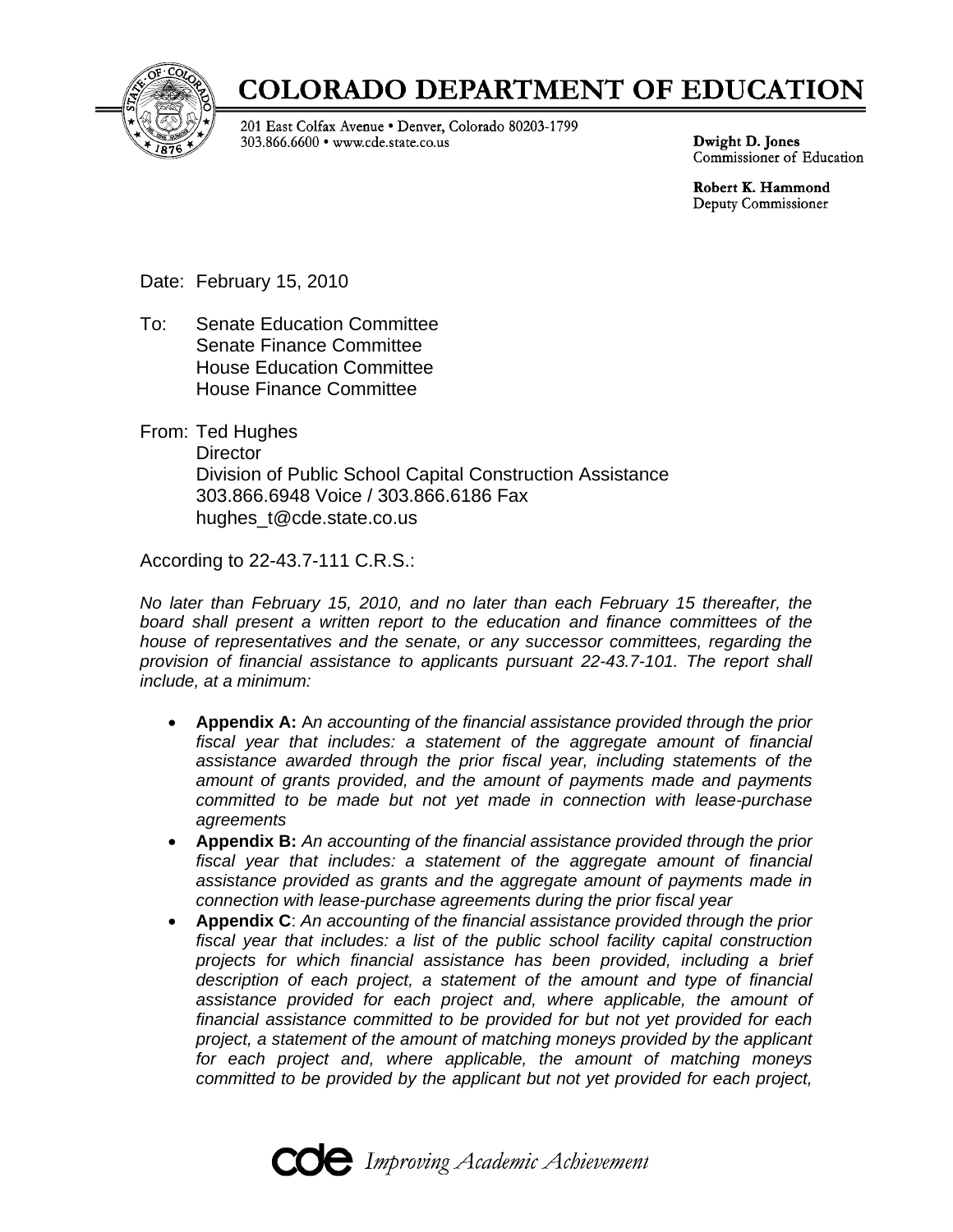*and a summary of the reasons of the board and the state board for providing financial assistance for the project*

- **Appendix D:** *A list of the public school facility capital construction projects for which financial assistance has been provided during the prior fiscal year, including a brief description of each project, a statement of the amount and type of financial assistance provided for each project, and a statement of the amount of matching moneys provided by the applicant for each project*
- **Appendix E:** *A summary of the findings and conclusions of any public school facility inspections conducted during the prior fiscal year*
- **Appendix F:** *A summary of any differences between the common physical design elements and characteristics of the highest performing schools in the state and the lowest performing schools in the state as measured by academic productivity measures such as the Colorado student assessment program created in part 4 of article 7 of this title or Colorado ACT results*
- **Appendix G:** *A list of the financial assistance applications for public school*  facility capital construction that were denied financial assistance during the prior *fiscal year that includes for each project:* 
	- o *A brief project description*
	- o *A statement of the amount and type of financial assistance requested for the project*
	- o *A statement indicating whether or not the board Recommended a financial assistance award for the project*
	- o *A summary of the reasons why the board or the state board denied financial assistance for the project*
- **Appendix H:** Additionally, the Division and the board timeline from program inception to end of year 2009 are provided.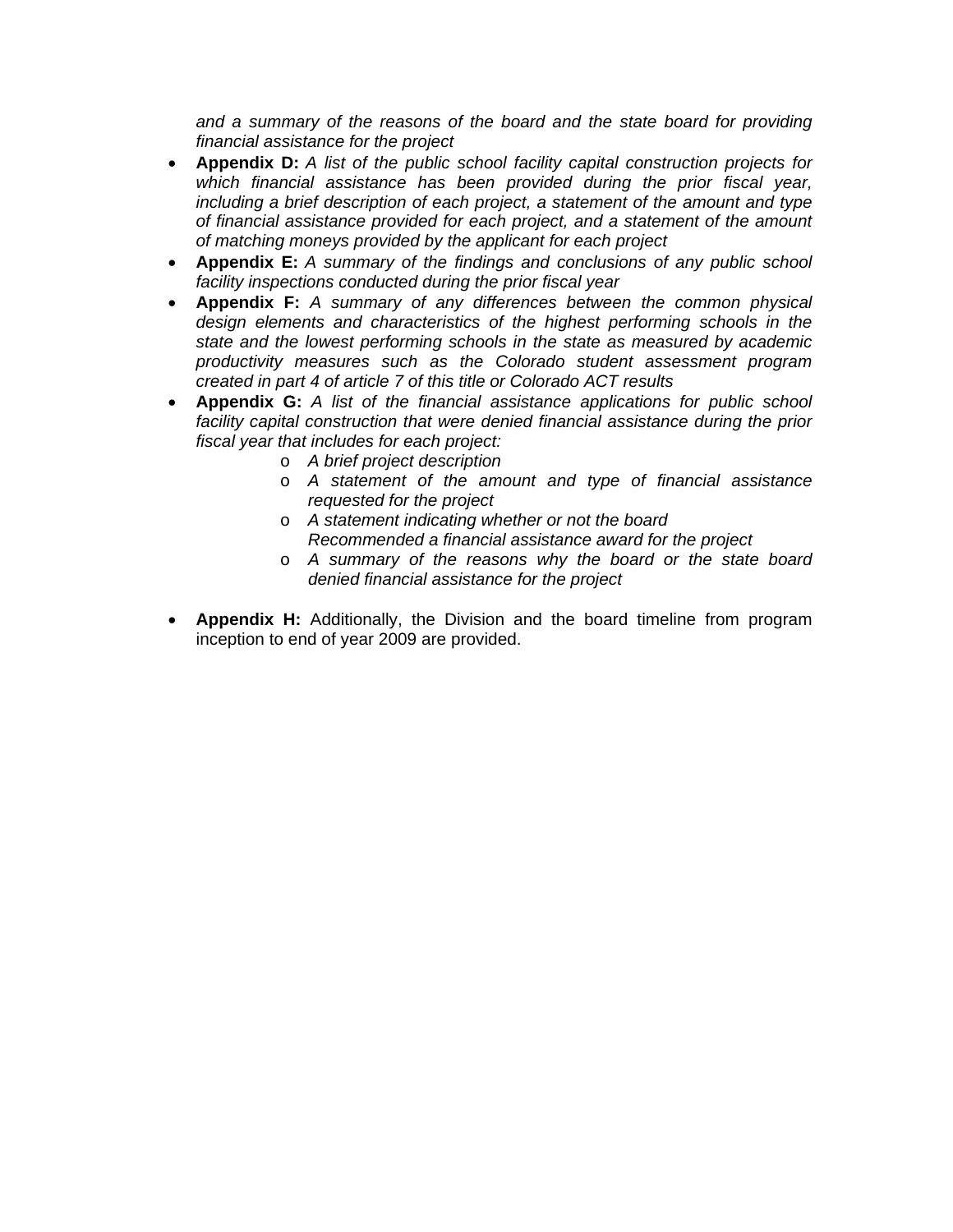Appendix A: An accounting of the financial assistance provided through the prior fiscal year that includes: a statement of the aggregate amount of financial assistance awarded through the prior fiscal year, including statements of the amount of grants provided, and the amount of payments made and payments committed to be made but not yet made in connection with lease‐purchase agreements

| <b>BEST Grant</b> |                     |                          | Total Award &   |                     | <b>Grant Payments</b> | <b>COP Payments</b> |                       |                        | Total           |
|-------------------|---------------------|--------------------------|-----------------|---------------------|-----------------------|---------------------|-----------------------|------------------------|-----------------|
| Award             |                     | <b>District Matching</b> | <b>Matching</b> | <b>Total Amount</b> | Made as of            | Committed as of     | <b>Total Projects</b> | <b>Total Districts</b> | <b>Projects</b> |
| Summary           | <b>Award Amount</b> | Contribution             | Contribution    | Financed            | 6/30/09               | 6/30/09             | <b>Funded</b>         | Funded                 | applied         |
| FY0809            | 85.263.659.17       | 22.936.628.63            | 108.200.287.80  | 87.145.000.00       | 2.017.907.99          | 87.145.000.00       | 13.00                 | 13.00                  |                 |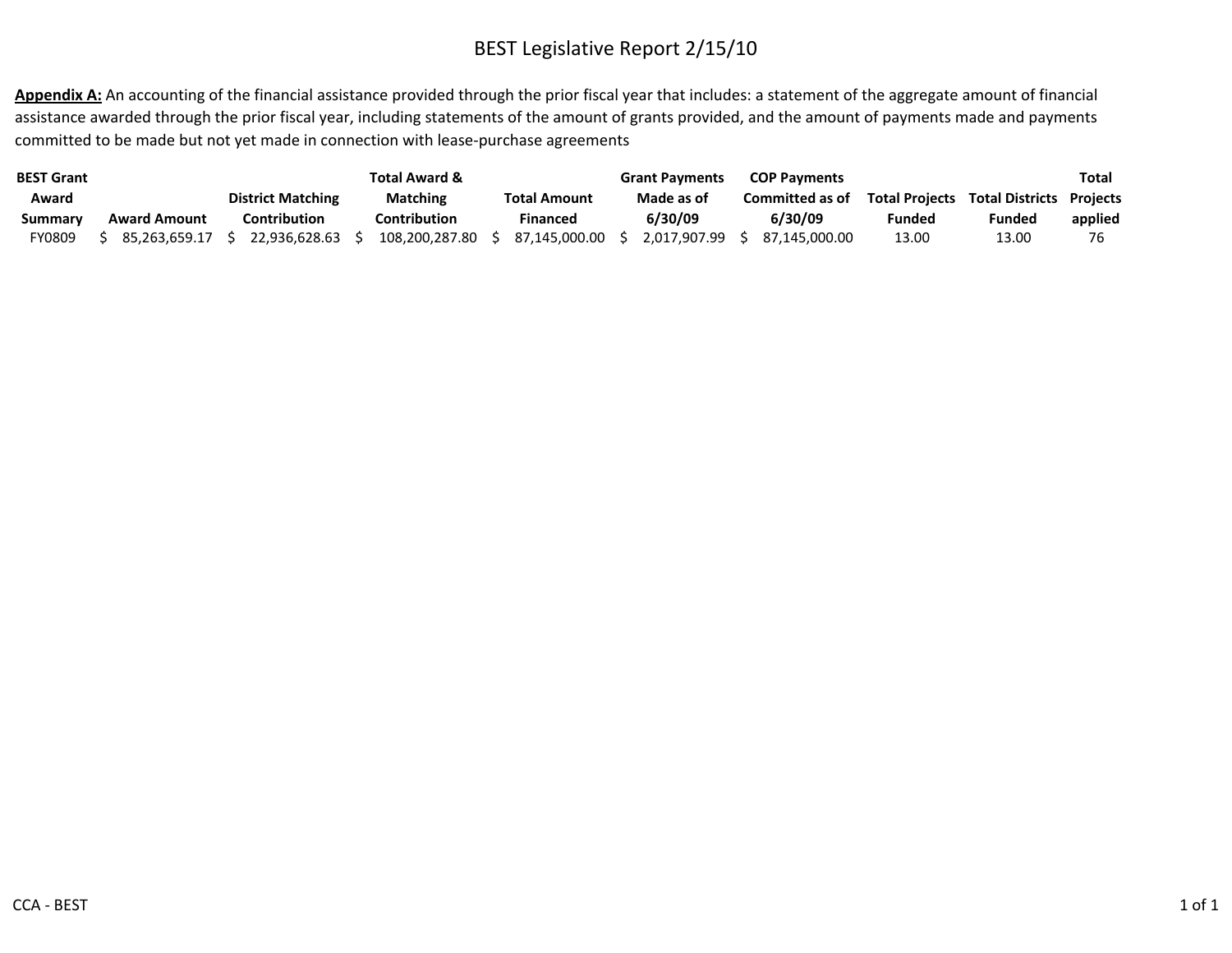Appendix B: An accounting of the financial assistance provided through the prior fiscal year that includes: a statement of the aggregate amount of financial assistance provided as grants and the aggregate amount of payment with lease‐purchase agreements during the prior fiscal year

|                   | <b>BEST Grant Projects FY0809</b> | Total Projects FY0809= 13                                                                                   |    |                     |                          |                                                    |               |
|-------------------|-----------------------------------|-------------------------------------------------------------------------------------------------------------|----|---------------------|--------------------------|----------------------------------------------------|---------------|
|                   |                                   |                                                                                                             |    |                     | <b>DISTRICT MATCHING</b> | <b>TOTAL AWARD &amp; MATCHING PAYMENTS MADE AS</b> |               |
| <b>COUNTY</b>     | <b>DISTRICT</b>                   | <b>PROJECT DESCRIPTION</b>                                                                                  |    | <b>AWARD AMOUNT</b> | <b>CONTRIBUTION</b>      | <b>CONTRIBUTION</b>                                | OF 2/15/10    |
| ALAMOSA           | ALAMOSA RE-11J                    | 2 New Elementary Schools to Replace 3 Elementary Schools (CASH START UP GRANT DUPLICATED IN COP GRANT)   \$ |    | 1,555,346.00 \$     |                          | $1,555,346.00$ \$                                  | 701,380.77    |
| ALAMOSA           | SANGRE DE CRISTO RE-22J           | New PK-12 School (CASH START UP GRANT DUPLICATED IN COP GRANT)                                              |    | 1,593,500.00 \$     |                          | 1,593,500.00 \$                                    | 149,452.99    |
| COSTILLA          | <b>CENTENNIAL R-1</b>             | New PK-12 School (Supplemental Grant)                                                                       |    | $6,166,320.00$ \$   |                          | $6,166,320.00$ \$                                  |               |
| EL PASO           | <b>EDISON 54 JT</b>               | New ES Supplemental                                                                                         |    | 189,240.30 \$       | 21,026.70                | 210,267.00 \$                                      | 112,326.94    |
| LAS ANIMAS        | <b>HOEHNE 3</b>                   | Wastewater treatment plant                                                                                  |    | 573,178.50 \$       | 152,363.90               | 725,542.40 \$                                      | 354,691.67    |
| LOGAN             | <b>BUFFALO RE-4</b>               | Iunior/Senior High Renovation/Addition - Supplemental Project                                               |    | $3,922,517.16$ \$   | 364,386.84               | 4,286,904.00 \$                                    | 2,421,284.89  |
|                   | MONTEZUMA DOLORES RE-4A           | District IAQ/Infrastructure Improvement Project                                                             |    | 244,842.58 \$       | 775,334.82               | 1,020,177.40 \$                                    | 916,200.86    |
| MORGAN            | WELDON VALLEY RE-20(J)            | Core Area Remodel, P.E. and Athletic Facilities Upgrade - Supplemental Project                              |    | 1,406,234.30 \$     | 1,035,144.70             | 2,441,379.00 \$                                    | 1,355,587.10  |
| PROWERS           | <b>HOLLY RE-3</b>                 | Partial Roof Replacement (Supplemental)                                                                     |    | 28,866.60 \$        | 12,371.40                | 41,238.00                                          | 37,488.10     |
| PUEBLO            | PUEBLO CITY 60                    | Supplemental Final Phase to Districtwide Fire and Security                                                  |    | 1,497,031.90 \$     | 264,182.10               | 1,761,214.00 \$                                    | 1,276,905.30  |
| <b>RIO GRANDE</b> | <b>SARGENT RE-33J</b>             | New Jr/Sr HS and ES Renovation (CASH START UP GRANT DUPLICATED IN COP GRANT)                                |    | 1,063,200.00 \$     |                          | 1,063,200.00 \$                                    | 615,868.21    |
| ROUTT             | <b>SOUTH ROUTT RE3</b>            | Supplemental to Districtwide HVAC Replacement with Renewable Technology                                     |    | 562,150.00 \$       | 562,150.00               | 1,124,300.00 \$                                    | 1,124,300.00  |
| SAGUACHE          | <b>MOUNTAIN VALLEY RE 1</b>       | Roofing and Repair Under Designed Structure (Supplemental)                                                  |    | 106,764.00 \$       | 65,436.00 \$             | 172,200.00 \$                                      | 102,823.06    |
| <b>ALAMOSA</b>    | <b>ALAMOSA RE-11J</b>             | 2 New Elementary Schools to Replace 3 Elementary Schools                                                    |    | 28,948,622.78       | 10,484,032.22            | $39,432,655.00$   \$                               | 7,080,832.58  |
| <b>ALAMOSA</b>    | <b>SANGRE DE CRISTO RE-22J</b>    | New PK-12 School                                                                                            |    | 19,732,875.00       | 4,176,375.00             | $23,909,250.00$ \$                                 | 729,154.41    |
|                   | RIO GRANDE SARGENT RE-33J         | New Jr/Sr HS and ES Renovation                                                                              | S. | 17,672,970.05       | $5,023,824.95$ \$        | $22,696,795.00$ \$                                 | 4,737,235.03  |
|                   |                                   | <b>COP Award</b>                                                                                            |    | 66,354,467.83       | $19,684,232.17$ \$       | 86,038,700.00                                      | 12,547,222.02 |
|                   |                                   | CASH Grant Awards   \$                                                                                      |    | 18,909,191.34 \$    | 3,252,396.46 \$          | 22,161,587.80 \$                                   | 9,168,309.89  |
|                   |                                   | Total COP and Cash Grant Awards S                                                                           |    | 85,263,659.17 \$    | 22,936,628.63 \$         | 108,200,287.80 \$                                  | 21,715,531.91 |

**Denotes BEST Lease‐Purchase Project**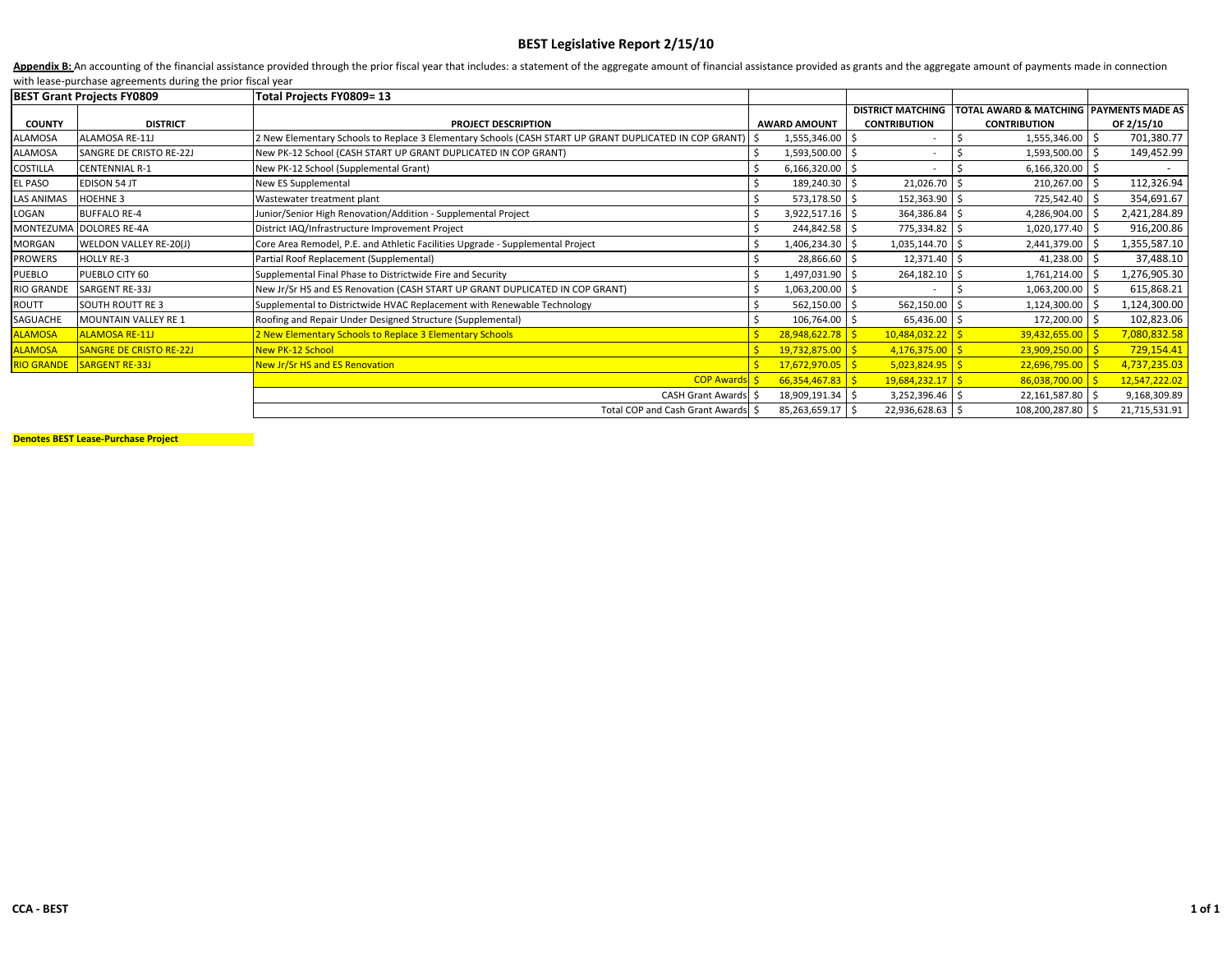**Appendix C:** *An accounting of the financial assistance provided through the prior fiscal year that includes: a list of the public school facility capital construction projects for which financial assistance has been provided, including a brief description of each project, a statement of the amount and type of financial assistance provided for each project and, where applicable, the amount of financial assistance committed to be provided for but not yet provided for each project, a statement of the amount of matching moneys provided by the applicant for each project and, where applicable, the amount of matching moneys committed to be provided by the applicant but not yet provided for each project, and a summary of the reasons of the board and the state board for providing financial assistance for the project.*

FY0809 awarded BEST grant projects were selected by The Board and The State Board due to their project ranking relative to 22-43.7-109(5) C.R.S, their completeness of scope and project cost.

# **BEST FY0809 Grant Projects**

# **Alamosa School District RE-11J / Two New Elementary Schools (New Project)**

Alamosa RE-11J has proposed a project that replaces three elementary schools with significant maintenance, health and safety needs with two new elementary schools on a single campus to serve the 977 elementary students in grades K–5. One will be a K–2 Elementary School building, and the other will be a 3–5 Elementary School building. Alamosa RE-11J has proposed that the new campus be located in a separate location from the 3 current schools. The community passed a bond in November of 2008 to support the project.

This project has been financed in connection with Lease-Purchase agreements as follows: Grant \$27,501,592; District Contribution \$10,484,032 / 28%

# **Sangre de Cristo Re-22J / New PK-12 School (New Project)**

Sangre de Cristo Re-22J currently has two campuses. The Elementary School is located in Hooper and the Secondary School is located in Mosca. The facilities at both campuses are need of major renovation to correct health, safety and security issues. The educational suitability at both campuses does not meet the districts programs and goals. This project would consolidate the two campuses into one centrally located PK-12 school. The community passed a bond in November 2008 for the matching funds to support the project.

This project has been financed in connection with Lease-Purchase agreements as follows: Grant \$18,398,625; District Contribution \$4,176,375 / 19%

# **Centennial R-1 / New PK-12 School (Supplemental)**

All of Centennial R-1's existing facilities are in poor condition with numerous health, safety, and security deficiencies. In 2007 CDE awarded the district a \$5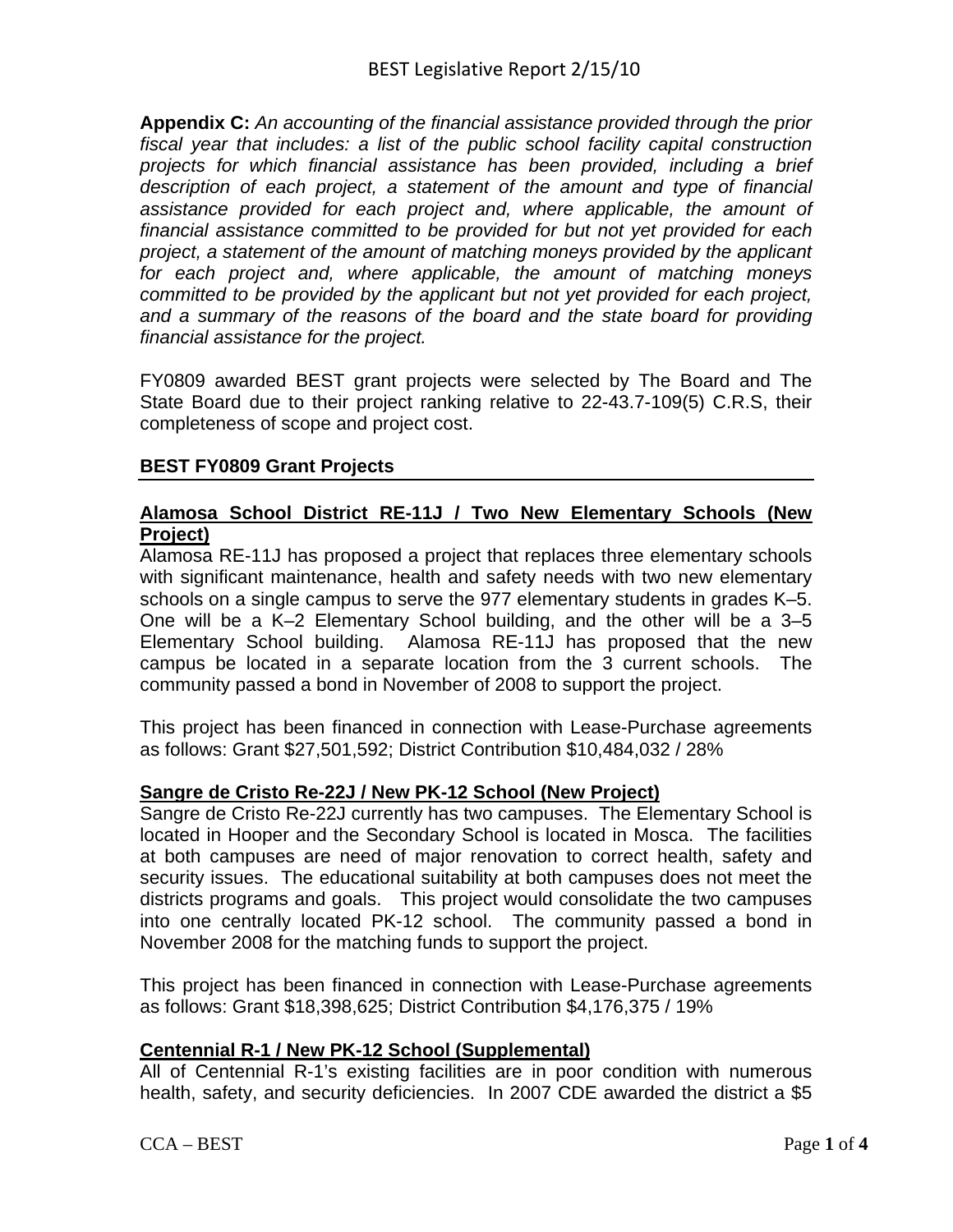million grant from the previous capital construction grant program and the community passed a \$7 million bond to support a new PK-12 campus project with matching funds. Once the project went into design and bidding it was determined that \$12 million wasn't enough to provide a high quality, high performing, 21<sup>st</sup> century school facility. The department worked closely with the design team, contractor, and school district develop a scope and budget for this grant application for supplemental funds.

This project has been awarded BEST Cash funding as follows: Grant \$6,166,320

# **Edison 54JT / New Elementary School (Supplemental)**

Edison 54JT has been operating in a 1922 overcrowded PK-12 school facility. In 2007 the district was awarded a grant from the previous capital construction grant program to build a new elementary school and the community passed a bond to support the project with matching funds. The facility was completed and occupied in January of this year. Once the project was designed and bid it was determined that there wasn't enough funding and some key components were eliminated. In addition the state fire marshal required that the facility be firesprinkled which created significant additional cost. This grant application for supplemental funds is to provide enough funding to make the new school a high quality, high performing, 21<sup>st</sup> century school and make up the shortage of funding created by the fire sprinkler issue.

This project has been awarded BEST Cash funding as follows: Grant \$189,240; District Contribution \$21,027 / 10%

### **Buffalo RE-4 / Jr/Sr High School Renovation (Supplemental)**

The district has proposed a High School renovation project including code, safety, energy upgrades, 2 additional classrooms, and a performance classroom. This is the second phase of a 2-phase project that began with a new elementary school that has recently been completed and was funded with a grant from the previous capital construction grant program and bond proceeds from a 2007 bond election.

This project has been awarded BEST Cash funding as follows: Grant \$3,922,517; District Contribution \$364,387 / 8.5%

# **Weldon Valley RE-20(J) / Core Area Renovation (Supplemental)**

The current project is the  $3^{rd}$  phase of a 3-phase project. The first 2 phases including a new Jr/Sr High School and new Elementary School have been completed. The current proposed project includes a renovation of the core area of the school which includes an early 1900 building with administration and the gym and kitchen/cafeteria.

This project has been awarded BEST Cash funding as follows: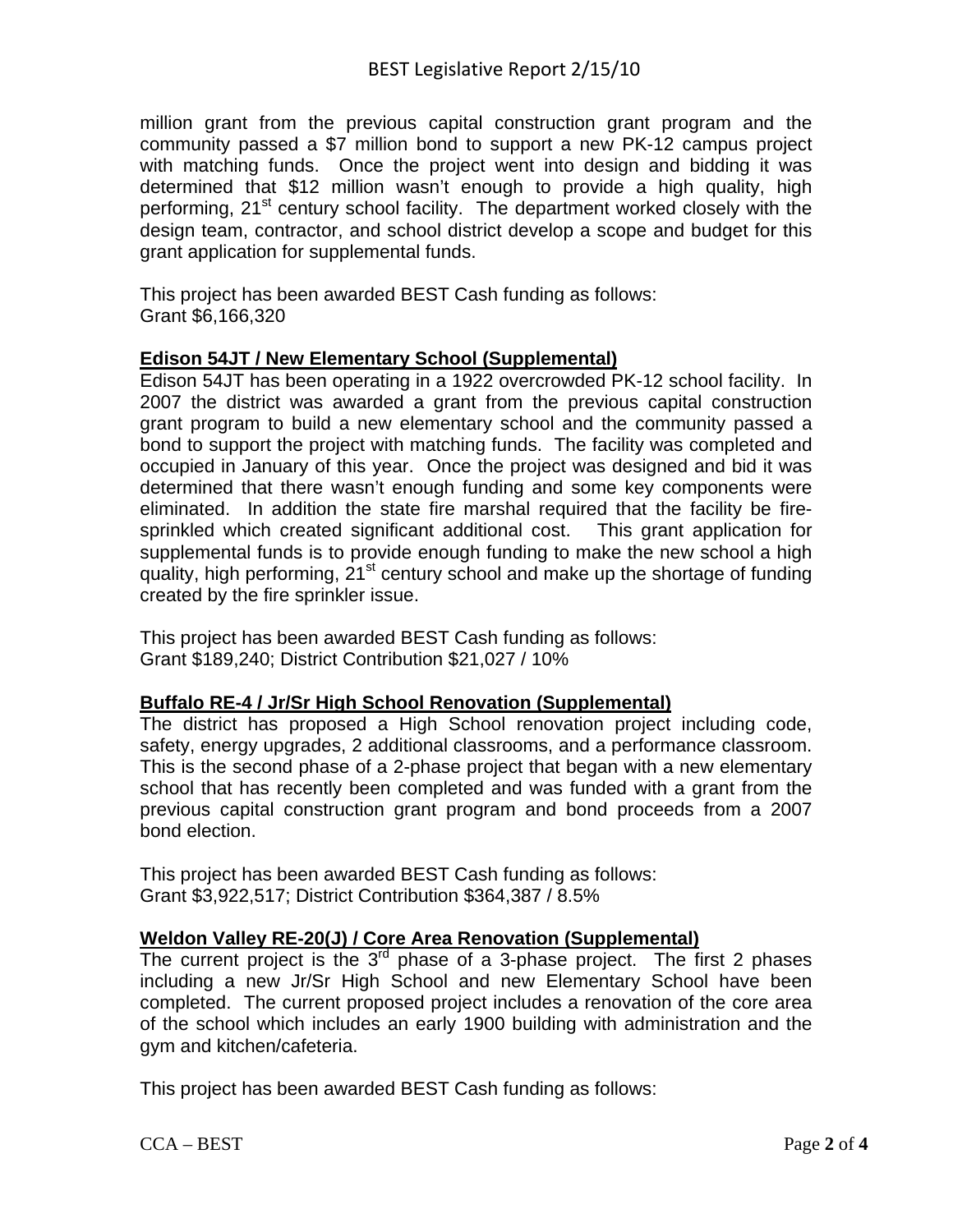Grant \$1,406,234; District Contribution \$1,035,145 / 42%

# **Holly RE-3 / Partial Roof Replacement (Supplemental)**

The current project is a supplemental project to a previous roofing project which had insufficient funds to complete the gutters and downspouts. The lack of gutters and downspouts has caused damage to the building masonry and subsequent water leakage into the building. The additional gutters will help to divert the water so that it does not run along the building masonry.

This project has been awarded BEST Cash funding as follows: Grant \$28,867; District Contribution \$12.371 / 30%

# **Pueblo 60 / Districtwide Fire Safety and Security Upgrades (Supplemental)**

This is the final phase of a 5-phase upgrade to fire alarm, fire sprinkler and security infrastructure in multiple schools throughout the district. This project would provide the devices and equipment to complete the project. The wiring and renovation has been completed in previous phases.

This project has been awarded BEST Cash funding as follows: Grant \$1,497,032; District Contribution \$264,182 / 15%

# **Sargent Re-33J / New High School (New Project)**

The district proposes to replace their existing high school which has many health, safety and security problems with a new high quality, high performing, 21<sup>st</sup> century High School. The project also includes some renovation in the Elementary School and a gym. The community passed a bond in 2008 to support the project with matching funds.

This project has been financed in connection with Lease-Purchase agreements as follows: Grant \$16,751,939; District Contribution \$5,023,825 / 23%

### **South Routt Re 3 / Districtwide Coal Burning Boiler Replacement (Supplemental)**

In 2007 the district received a grant to replace antiquated coal burning boilers and passed a bond for a matching contribution to the project. The new system is high performing geo-exchange and bio-mass. Once the project went into design and a thorough engineering assessment was completed of the existing infrastructure it was determined there wasn't enough funding properly execute the project and additional funding is required.

This project has been awarded BEST Cash funding as follows: Grant \$562,150; District Contribution \$562,150 / 50%

# **Mountain Valley Re 1 / Roofing Repair (Supplemental)**

The district received a grant and provided matching funds from the previous capital construction grant program to re-roof the main school building. Once the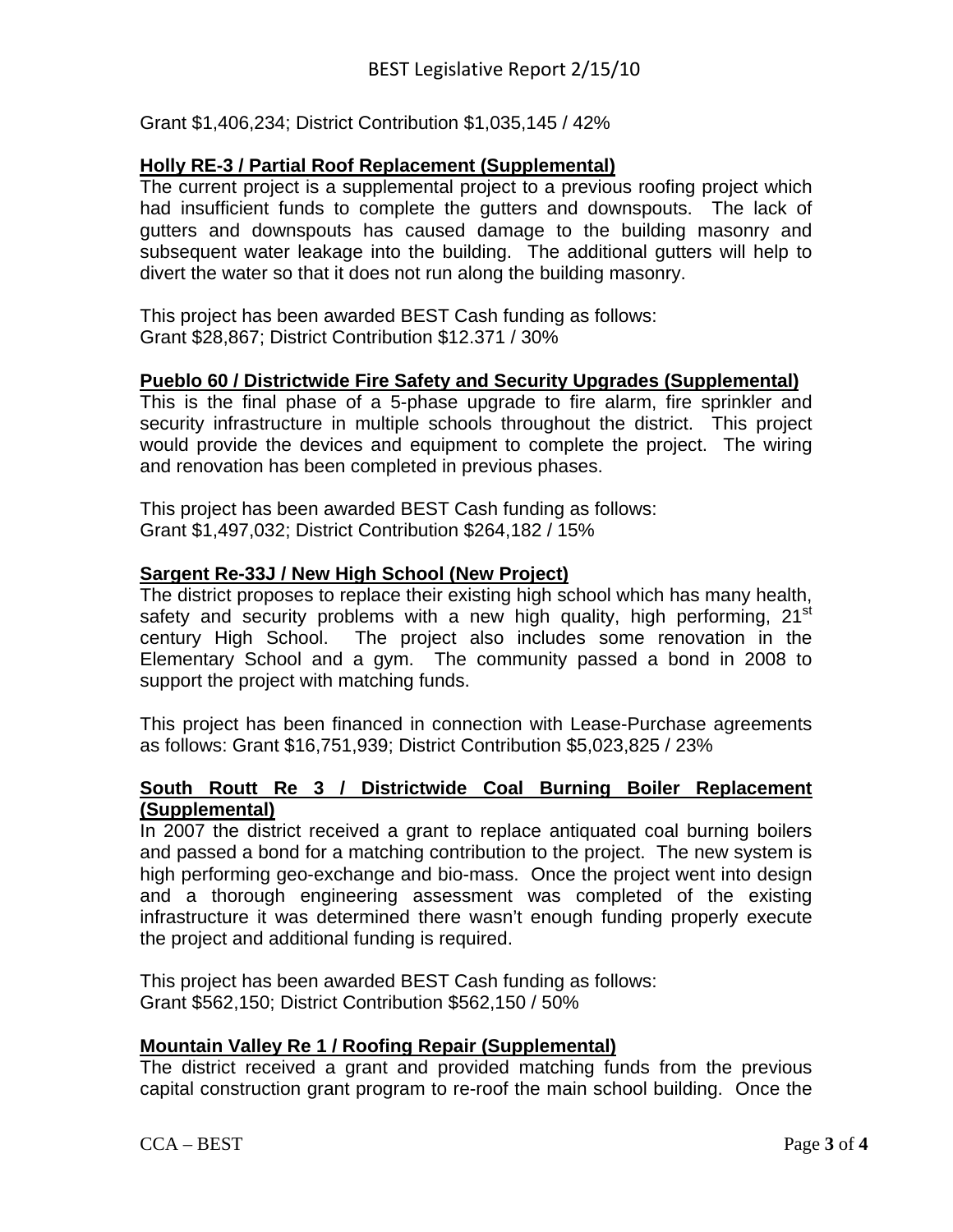funding was in place they hired a consultant to provide a bid specifications. The consultant discovered existing structural problems that make the building unsafe if there is 4" or more snow on the roof. This grant application is to correct the structural issues.

This project has been awarded BEST Cash funding as follows: Grant \$106,764; District Contribution \$65,436 / 38%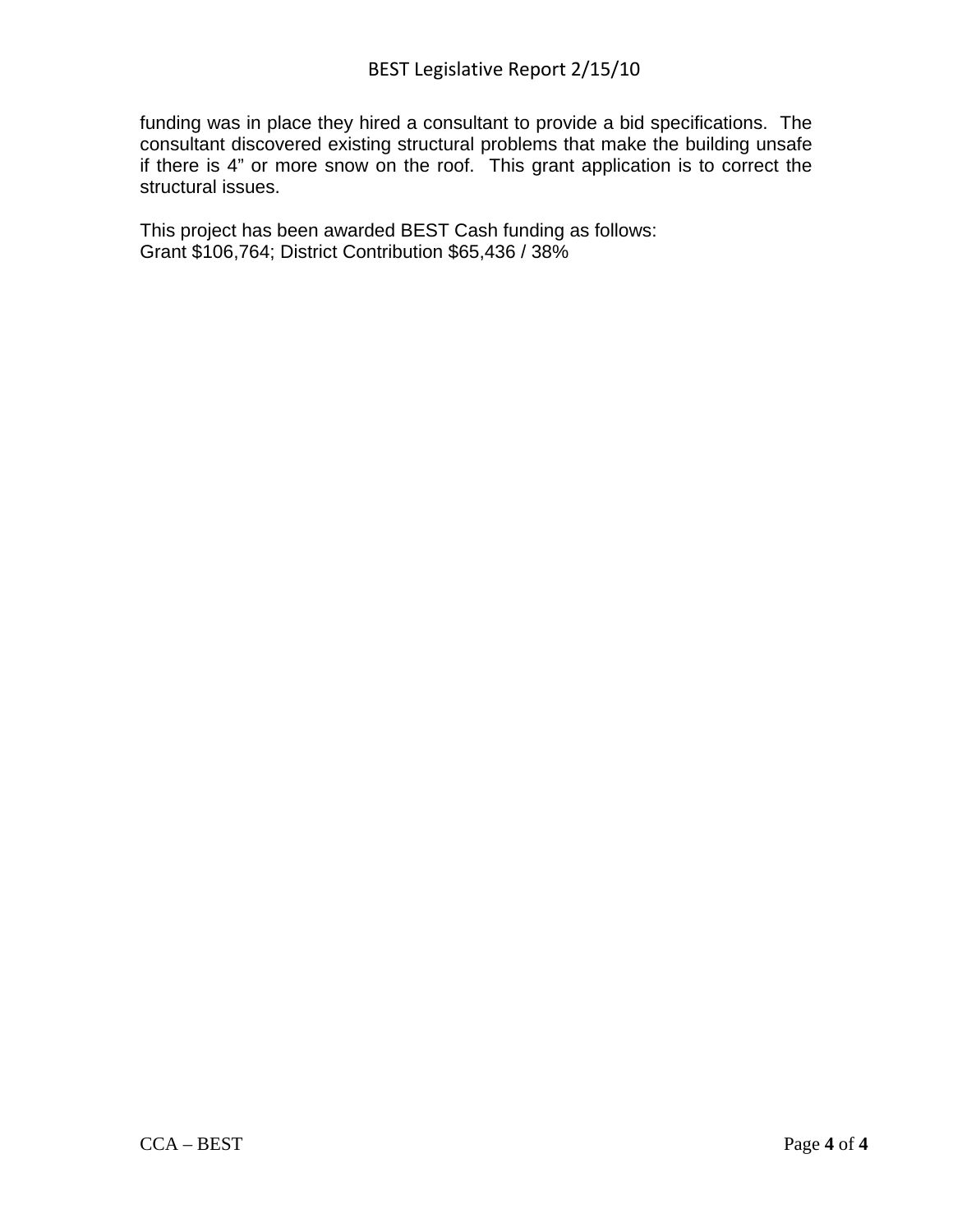**Appendix D:** A *list of the public school facility capital construction projects for which financial assistance has been provided during the prior fiscal year, including a brief description of each project, a statement of the amount and type of financial assistance provided for each project, and a statement of the amount of matching moneys provided by the applicant for each project*

### **BEST FY0809 Grant Projects**

### **Alamosa School District RE-11J / Two New Elementary Schools (New Project)**

Alamosa RE-11J has proposed a project that replaces three elementary schools with significant maintenance, health and safety needs with two new elementary schools on a single campus to serve the 977 elementary students in grades K–5. One will be a K–2 Elementary School building, and the other will be a 3–5 Elementary School building. Alamosa RE-11J has proposed that the new campus be located in a separate location from the 3 current schools. The community passed a bond in November of 2008 to support the project.

This project has been financed in connection with Lease-Purchase agreements as follows: Grant \$27,501,592; District Contribution \$10,484,032 / 28%

### **Sangre de Cristo Re-22J / New PK-12 School (New Project)**

Sangre de Cristo Re-22J currently has two campuses. The Elementary School is located in Hooper and the Secondary School is located in Mosca. The facilities at both campuses are need of major renovation to correct health, safety and security issues. The educational suitability at both campuses does not meet the districts programs and goals. This project would consolidate the two campuses into one centrally located PK-12 school. The community passed a bond in November 2008 for the matching funds to support the project.

This project has been financed in connection with Lease-Purchase agreements as follows: Grant \$18,398,625; District Contribution \$4,176,375 / 19%

### **Centennial R-1 / New PK-12 School (Supplemental)**

All of Centennial R-1's existing facilities are in poor condition with numerous health, safety, and security deficiencies. In 2007 CDE awarded the district a \$5 million grant from the previous capital construction grant program and the community passed a \$7 million bond to support a new PK-12 campus project with matching funds. Once the project went into design and bidding it was determined that \$12 million wasn't enough to provide a high quality, high performing, 21<sup>st</sup> century school facility. The department worked closely with the design team, contractor, and school district develop a scope and budget for this grant application for supplemental funds.

This project has been awarded BEST Cash funding as follows: Grant \$6,166,320

# **Edison 54JT / New Elementary School (Supplemental)**

CCA – BEST Page 1 of 3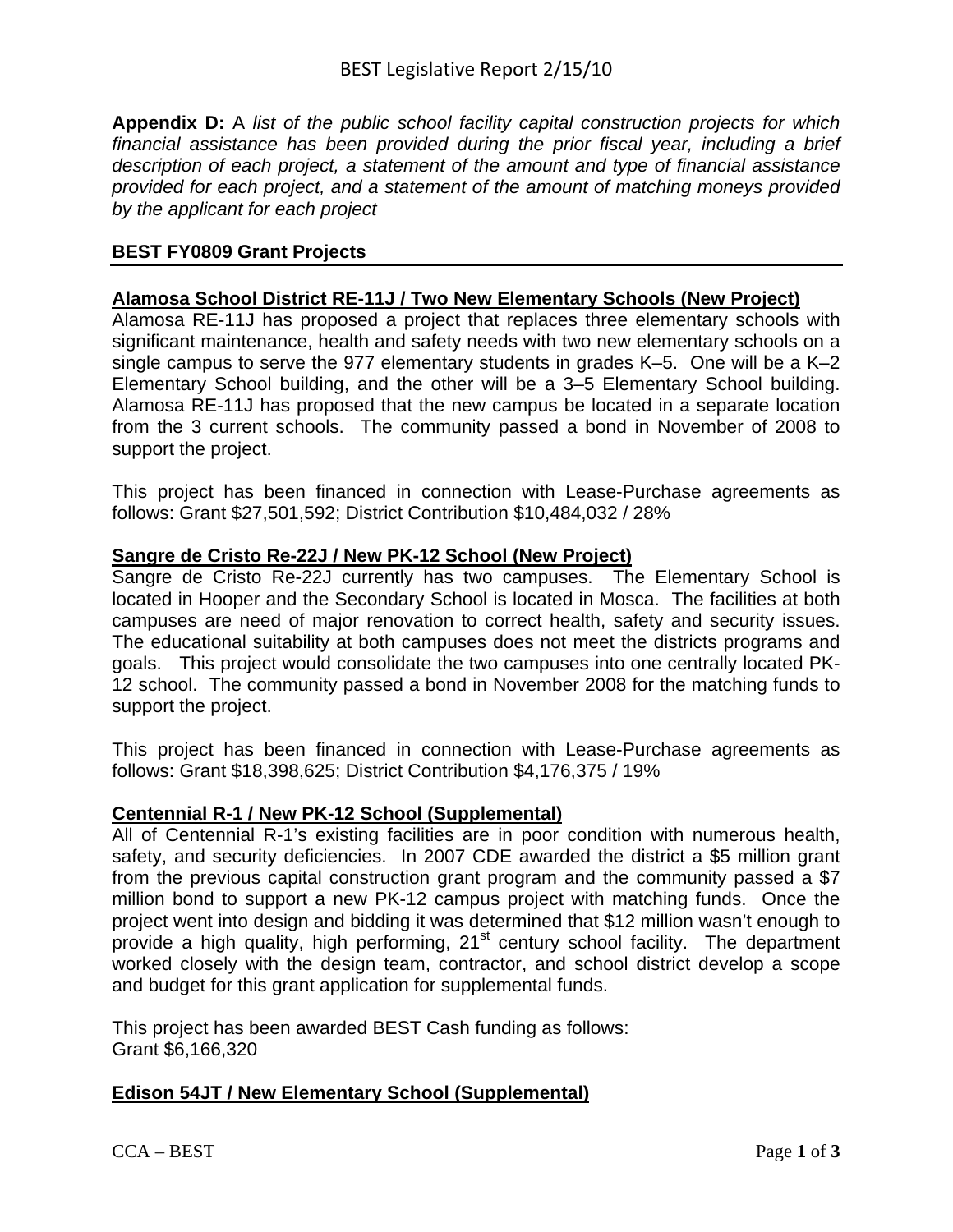Edison 54JT has been operating in a 1922 overcrowded PK-12 school facility. In 2007 the district was awarded a grant from the previous capital construction grant program to build a new elementary school and the community passed a bond to support the project with matching funds. The facility was completed and occupied in January of this year. Once the project was designed and bid it was determined that there wasn't enough funding and some key components were eliminated. In addition the state fire marshal required that the facility be fire-sprinkled which created significant additional cost. This grant application for supplemental funds is to provide enough funding to make the new school a high quality, high performing, 21<sup>st</sup> century school and make up the shortage of funding created by the fire sprinkler issue.

This project has been awarded BEST Cash funding as follows: Grant \$189,240; District Contribution \$21,027 / 10%

# **Buffalo RE-4 / Jr/Sr High School Renovation (Supplemental)**

The district has proposed a High School renovation project including code, safety, energy upgrades, 2 additional classrooms, and a performance classroom. This is the second phase of a 2-phase project that began with a new elementary school that has recently been completed and was funded with a grant from the previous capital construction grant program and bond proceeds from a 2007 bond election.

This project has been awarded BEST Cash funding as follows: Grant \$3,922,517; District Contribution \$364,387 / 8.5%

# **Weldon Valley RE-20(J) / Core Area Renovation (Supplemental)**

The current project is the  $3<sup>rd</sup>$  phase of a 3-phase project. The first 2 phases including a new Jr/Sr High School and new Elementary School have been completed. The current proposed project includes a renovation of the core area of the school which includes an early 1900 building with administration and the gym and kitchen/cafeteria.

This project has been awarded BEST Cash funding as follows: Grant \$1,406,234; District Contribution \$1,035,145 / 42%

### **Holly RE-3 / Partial Roof Replacement (Supplemental)**

The current project is a supplemental project to a previous roofing project which had insufficient funds to complete the gutters and downspouts. The lack of gutters and downspouts has caused damage to the building masonry and subsequent water leakage into the building. The additional gutters will help to divert the water so that it does not run along the building masonry.

This project has been awarded BEST Cash funding as follows: Grant \$28,867; District Contribution \$12.371 / 30%

# **Pueblo 60 / Districtwide Fire Safety and Security Upgrades (Supplemental)**

This is the final phase of a 5-phase upgrade to fire alarm, fire sprinkler and security infrastructure in multiple schools throughout the district. This project would provide the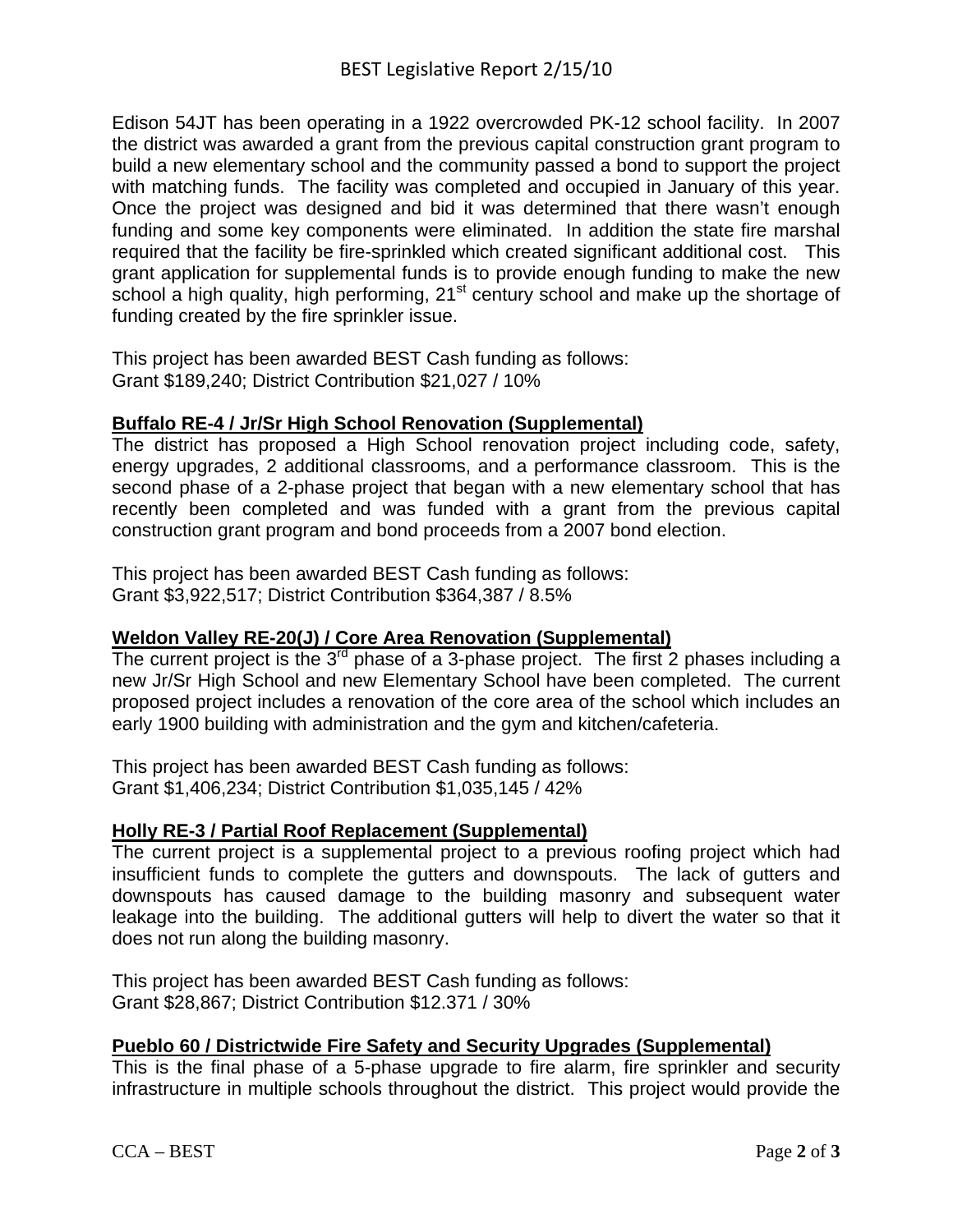devices and equipment to complete the project. The wiring and renovation has been completed in previous phases.

This project has been awarded BEST Cash funding as follows: Grant \$1,497,032; District Contribution \$264,182 / 15%

### **Sargent Re-33J / New High School (New Project)**

The district proposes to replace their existing high school which has many health, safety and security problems with a new high quality, high performing,  $21<sup>st</sup>$  century High School. The project also includes some renovation in the Elementary School and a gym. The community passed a bond in 2008 to support the project with matching funds.

This project has been financed in connection with Lease-Purchase agreements as follows: Grant \$16,751,939; District Contribution \$5,023,825 / 23%

### **South Routt Re 3 / Districtwide Coal Burning Boiler Replacement (Supplemental)**

In 2007 the district received a grant to replace antiquated coal burning boilers and passed a bond for a matching contribution to the project. The new system is high performing geo-exchange and bio-mass. Once the project went into design and a thorough engineering assessment was completed of the existing infrastructure it was determined there wasn't enough funding properly execute the project and additional funding is required.

This project has been awarded BEST Cash funding as follows: Grant \$562,150; District Contribution \$562,150 / 50%

### **Mountain Valley Re 1 / Roofing Repair (Supplemental)**

The district received a grant and provided matching funds from the previous capital construction grant program to re-roof the main school building. Once the funding was in place they hired a consultant to provide a bid specifications. The consultant discovered existing structural problems that make the building unsafe if there is 4" or more snow on the roof. This grant application is to correct the structural issues.

This project has been awarded BEST Cash funding as follows: Grant \$106,764; District Contribution \$65,436 / 38%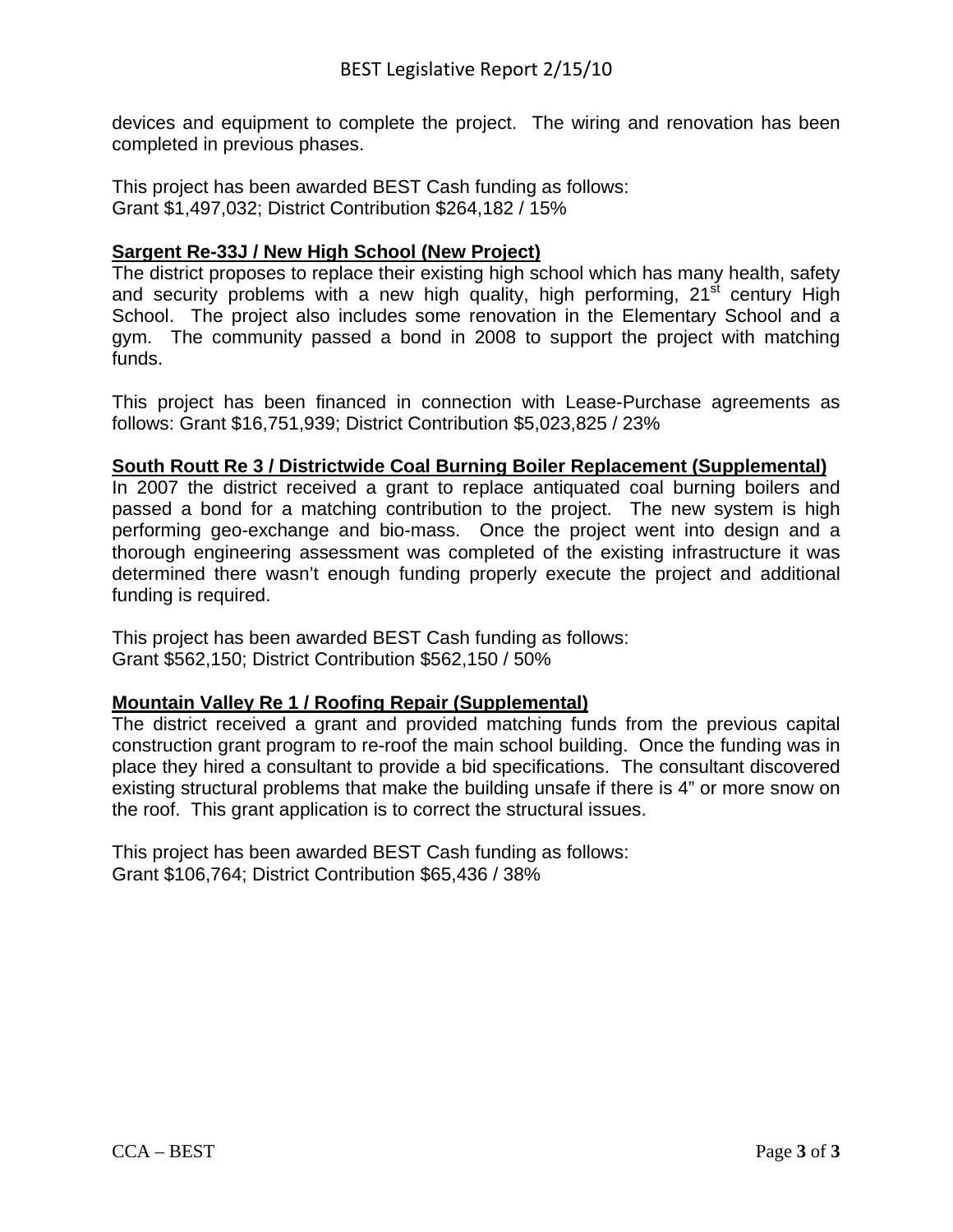**Appendix E:** *A summary of the findings and conclusions of any public school facility inspections conducted during the prior fiscal year*

Pursuant to 22-43.7-105(2) C.RS., the Division is to provide technical assistance to potential applicants in various areas. The Division staff has visited, in the last fiscal year, the following districts, charter schools, BOCES and the Colorado School for the Deaf and Blind to provide technical assistance in the form of becoming familiar with facilities, identifying critical capital construction needs, BEST grant application assistance, scope identification, Request for Proposal assistance and other areas of opportunity for facility improvement:

Academy 20 Adams-Arapahoe 28J Arriba-Flagler C-20 Aspen Community School Big Sandy 100J Briggsdale RE-10 Brighton 27J Buena Vista R-31 Buffalo RE-4 Calhan RJ-1 Campo RE-5 Canyon City RE-1 Carbondale Community Academy Center 26 JT Colorado School for the Deaf and Blind Colorado Springs D-11 Corridor Academy Cotopaxi RE-3 Crestone Charter School De Beque 49JT Deer Trail 26J Delta County 50(J) Dolores County RE No. 2 Dolores RE-4A Douglas County RE-1 Durango RE-9 Eagle County Charter Academy East Otero R-1 Edison 54JT Elbert 200 Elizabeth C-1 Ellicott 22 Englewood 1 Falcon 49 Fort Morgan RE-3 Fountain 8

Fremont RE-2 Frontier Charter Academy Ft. Lupton RE-8 Garfield 16 Garfield RE-2 Genoa-Hugo C113 Granada RE-1 Hi-Plains R-23 Hoehne 3 Holly RE-3 Holyoke RE-1J Huerfano RE-1 Idalia RJ-3 Ignacio 11-JT Julesburg RE-1 Karval RE-23 Kim Reorganized 88 Kit Carson R-1 La Veta RE-2 Lake County R-1 Las Animas RE-1 Lewis- Palmer 38 Limon RE-4J Littleton 6 Lonestar 101 Mancos RE-6 Manitou Springs 14 Manzanola 3J Mapleton 1 Marble Charter School McClave RE-2 Miami Yoder 60 JT Monte Vista C-8 Montezuma-Cortez RE-1 Montrose County RE-1J Monument Academy North Conejos RE-1J North Park R-1

North Routt Community Charter School Norwood R-2J Otis R-3 Ouray R-1 Park County RE-2 Peyton 23JT Pikes Peak BOCES Plainview RE-2 Plateau RE-5 Platte Valley RE-3 Primero 2 Pritchett RE-3 Pueblo Rural 70 Rocky Mountain Academy of Evergreen Rocky Mountain Deaf School Ross Montessori School Salida R-32 Sanford 6J Sangre de Cristo RE-22J Sargent RE-22J Sheridan 2 Sierra Grande R-30 Silverton 1 South Conejos RE-10 St. Vrain RE-1J Strasburg 31J Swink 33 Trinidad 1 Vilas RE-5 Weldon Valley RE-20(J) West End RE-2 Westminster 50 Wiggins RE-50(J) Wiley RE-13JT Woodlin R-104 Yuma 1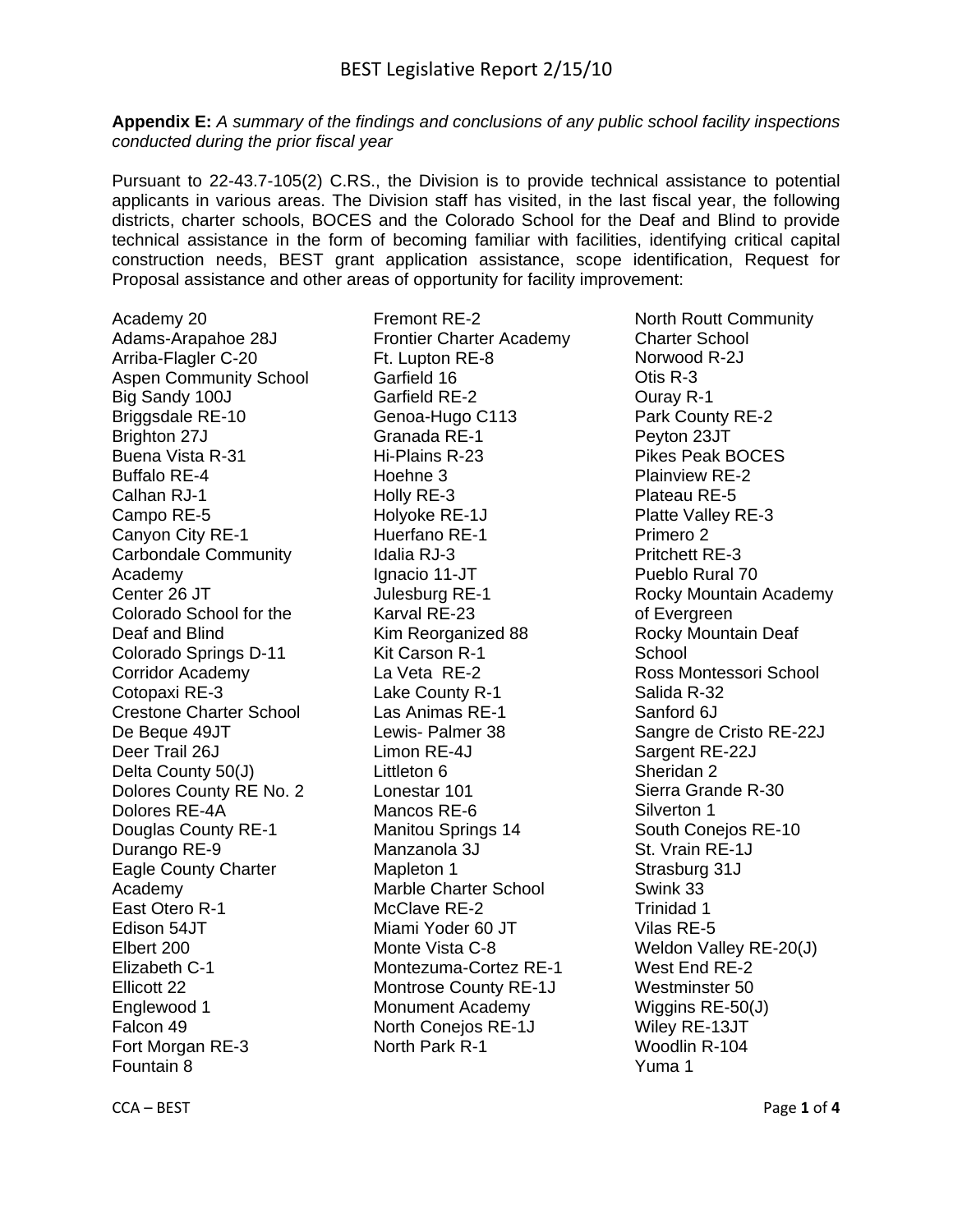Additionally, pursuant to 22-43.7-108 C.R.S.:

- o The Capital Construction Assistance Board (CCAB), with the assistance of the Public School Capital Construction Assistance Division (Division), is required to conduct an assessment of Colorado's public school facilities;
- o The assessment data is to be used by the CCAB in assessing and prioritizing public school capital construction needs throughout the state, reviewing applications for financial assistance, and making recommendations to the State Board regarding appropriate allocation of awards of financial assistance from the Assistance Fund to applicants;
- o Public school facilities shall be assessed based on:
	- The condition of the facility;
	- Air and water quality;
	- Ability to accommodate educational technology;
	- Site.
- o Additionally, the assessment shall:
	- Address demographics;
	- Include 5-year projections regarding the findings;
	- **Establish a database to store the collected data.**
- o The assessment data shall be made available to the public.
- In February 2009, the Division contracted with Parsons Commercial Technology Group (Parsons) to conduct the assessment.
- In late December 2009, Parsons completed the field work and had:
	- o Assessed approximately 130 million square feet of public school facilities;
	- o Assessed approximately 5,500 buildings;
	- o Evaluated over 215 items in each classroom building.
- During January and February 2010 the Division has been working closely with Parsons to:
	- o Check the data for completeness;
	- o Check the data for accuracy;
	- o Complete the creation of the database software;
	- o Draft a final statewide summary report.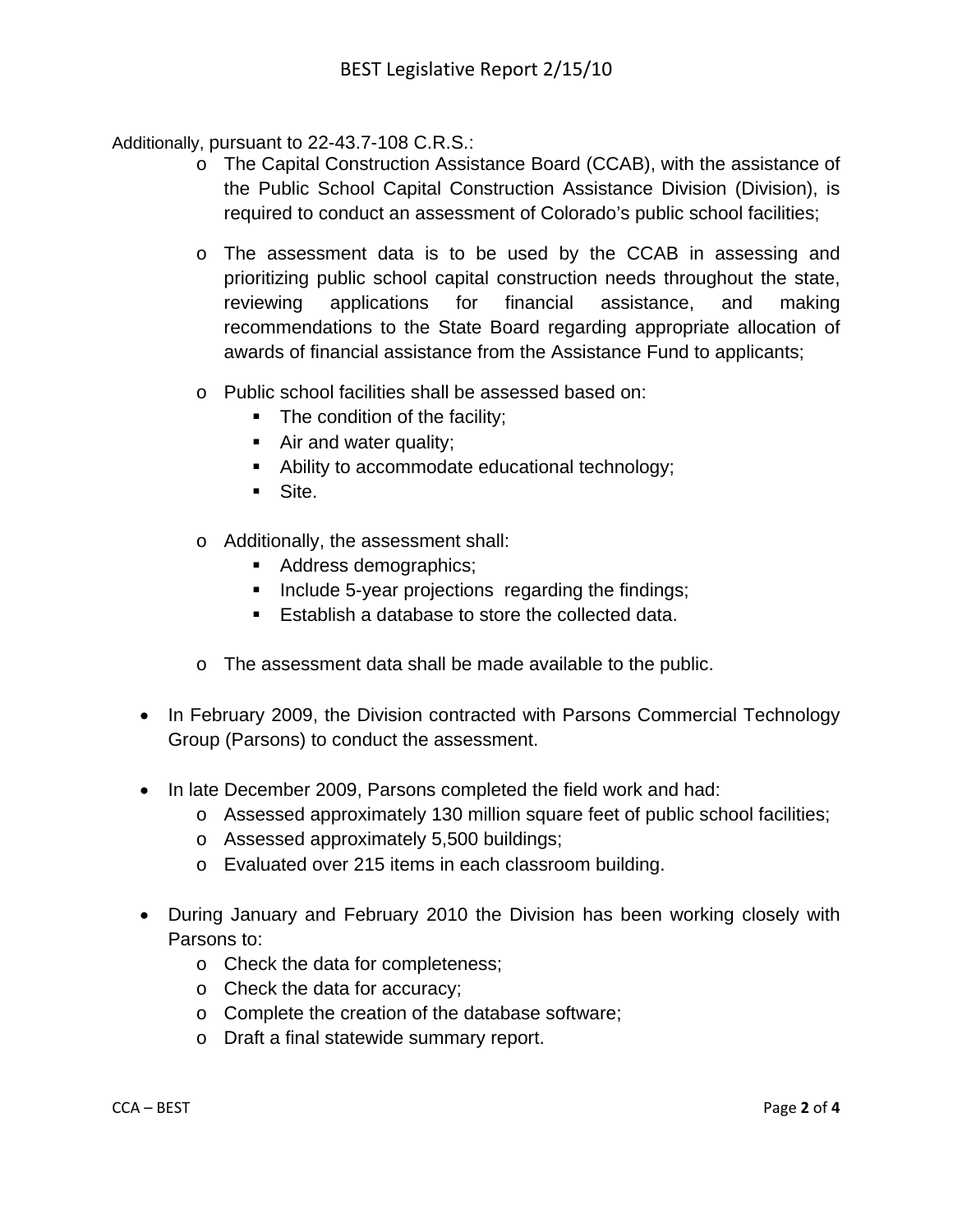- The methodology used for the assessment is as follows:
	- o Parsons deployed 5 types of teams:
		- 1 Advance Team-collected information at the administration office that could be collected without going out into individual buildings. For example:
			- Inventory of facilities;
			- Blueprints to use for code compliance assessment;
			- Utility bills for energy performance evaluation of buildings;
			- Contact information.
		- 2 Facility Condition Team-visited each building to assess the condition of the facilities;
		- 3 Educational Suitability Team-visited each building to assess the ability of facilities to deliver the educational programs being provided and the technology;
		- 4 Code Compliance Team-identified code issues;
		- 5 Energy Team-evaluated energy performance of facilities.
	- o Parsons used a "time-based" parametric method instead of a "failure based" method:
		- Failure Based assessments look at the condition of every detail in every facility. This is very expensive and time consuming;
		- **Time-Based look at systems and their age and condition. Then the** age and condition is compared to models of similar buildings to determine the remaining life and predict when they will need to be replaced and the cost of replacement.
		- Time-Based assessment is state-of-the-art methodology and has been tested in recent years by large federal agencies such as the US Navy and NASA, as well as other state departments of education and large school districts. The results have been found to be reliable and this type of assessment is more economical.
	- o The database, called *SchoolHouse*, contains over 70 gigabites of data:
		- **Evaluation of over 215 criteria in classroom buildings;**
		- Repair budgets for deficiencies;
		- Combined scores for each building made up of;
			- A condition score;
			- An educational suitability score;
			- Energy score.
		- **Aggregate repair cost for each building;**
		- Replacement cost for each building;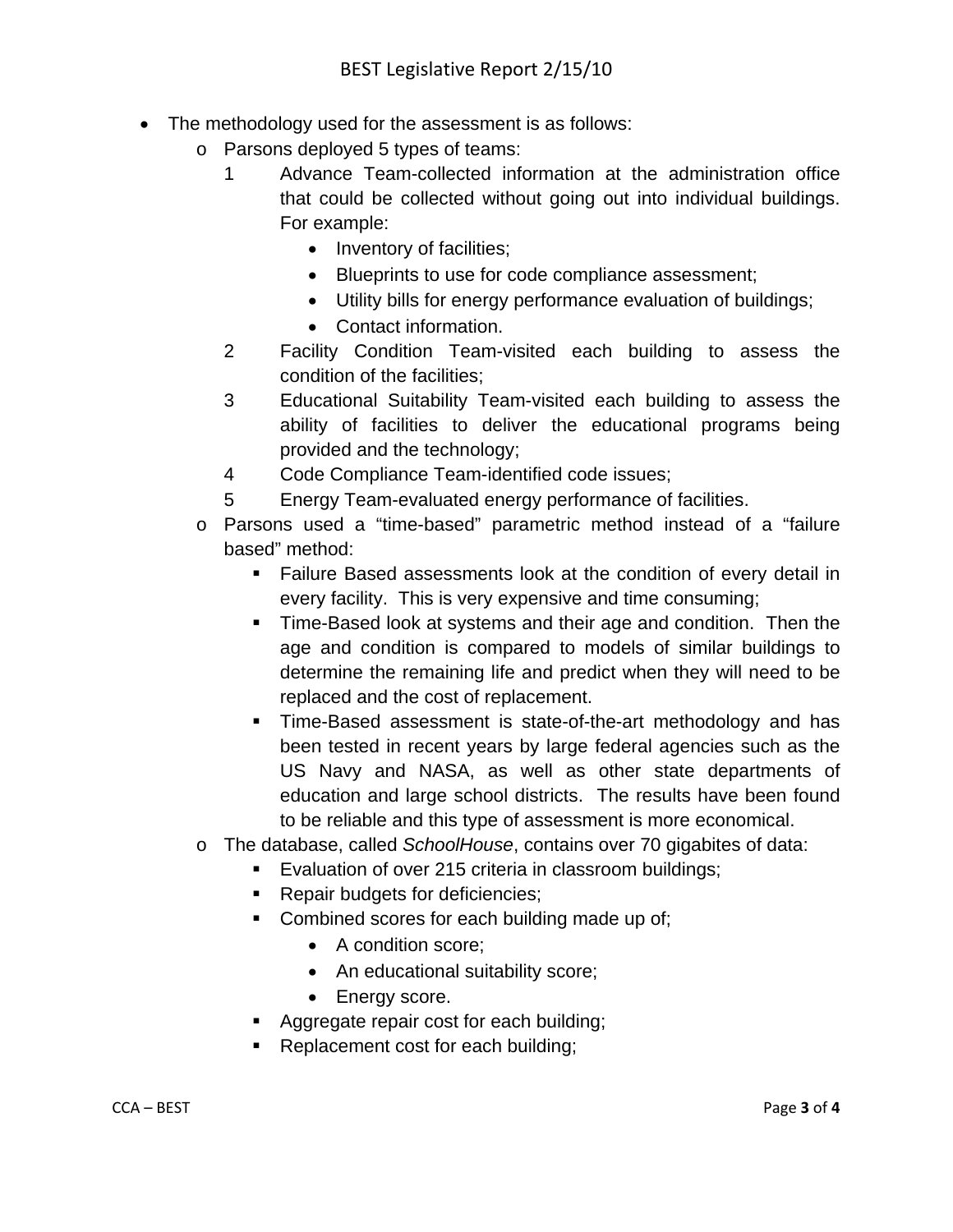- Facility Condition Index (FCI)-this is a comparison index of the cost to repair vs cost to replace;
- Photos;
- **Maps.**
- Next steps:
	- o Complete QC of data;
	- o Complete software development of *SchoolHouse;*
	- o Complete a statewide public school assessment report;
	- o Establish a public facility assessment website;
	- o Continue to update the database;
		- **Facilities continue to change.** Since the field visits there are facilities that have been torn down and replaced, renovated, had systems replaced, changed programming, etc.
		- **The updating will be ongoing.**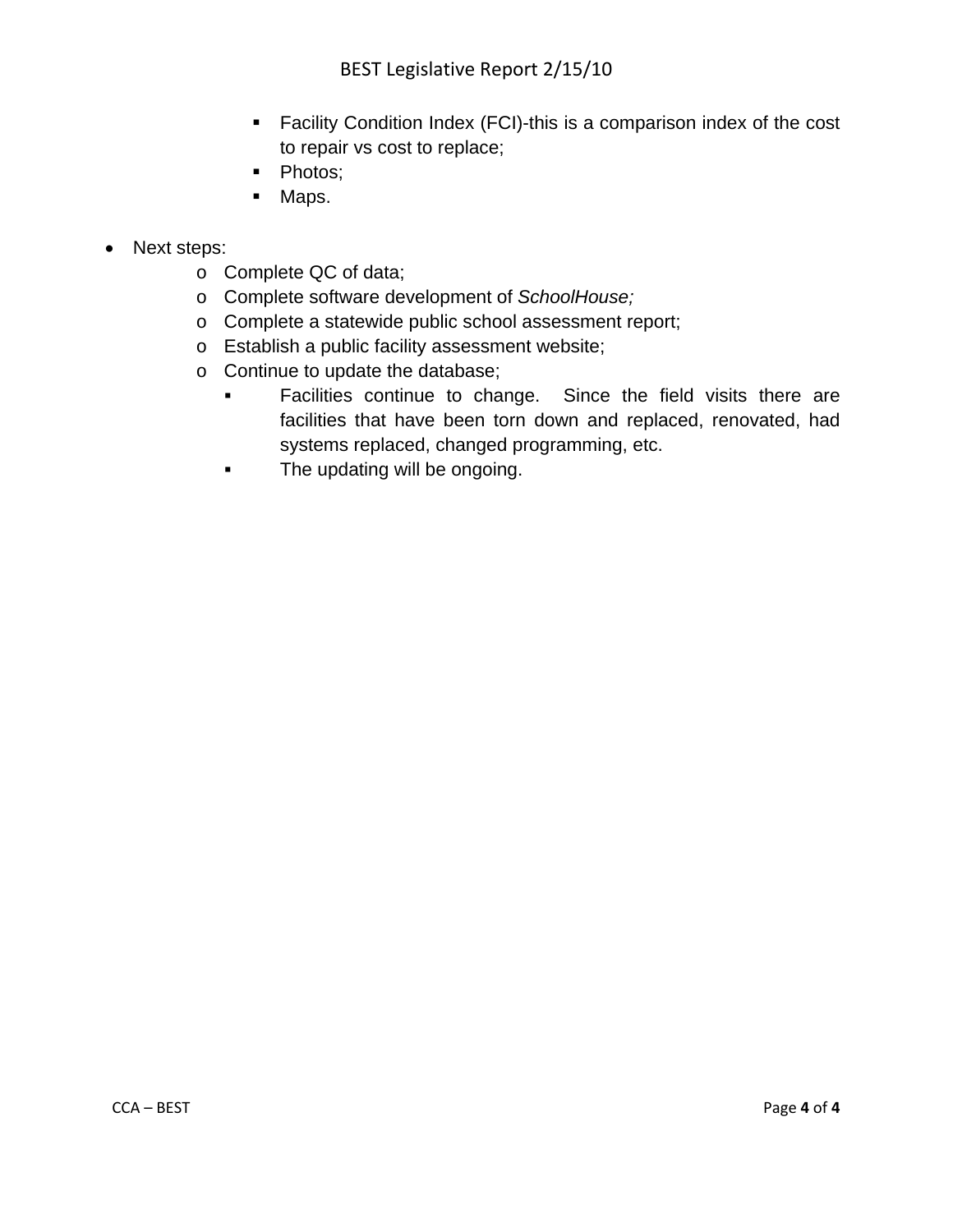**Appendix F:** *A summary of any differences between the common physical design elements and characteristics of the highest performing schools in the state and the lowest performing schools in the state as measured by academic productivity measures such as the Colorado student assessment program created in part 4 of article 7 of this title or Colorado ACT results*

#### **Definitions of factors used in determining this statutory requirement:**

**2008 SAR RATING:** Each school in the State received a rating of "Excellent", "High", "Average", "Low", or "Unsatisfactory" for student academic performance based on 2007-2008 CSAP and COACT results. The rating is calculated using weighted percentages of each CSAP proficiency level for all content area and grade results for the school, as well as average COACT Reading, Writing, and Math Grade 11 results. More information about the Overall Academic Performance rating and Academic Growth of Students calculations can be found here: http://www.cde.state.co.us/cdeassess/SAR\_Info.html.

**Assessment Score for Healthy Occupants -** Is the school healthy for its occupants? The score can be 1 to 5, 1 being the most unhealthy. The question is comprised of the average scores of: Does the system provide fresh air as recommended in the capital construction guidelines and as required by code; What is the air quality for carbon dioxide; What is the air quality for carbon monoxide in boiler rooms or at air supply ducts; What are the lighting levels; How does the water test at one location in each school for lead and copper; Are hazardous materials safely managed; Are the school facilities including kitchens maintained in a clean and sanitary manner as required by Colorado Health Codes; Does the school have daylight with views in all learning areas; Does the school have acoustical materials to reduce ambient noise levels and minimize transfer of noise between classrooms, corridors and other learning areas?

#### **Assessment Scoring Rubric:**

1=There are observable or anecdotal data available regarding indoor air quality, building and finish materials, thermal comfort and control, lighting quality, acoustics, and ergonomic design to infer that the overall school environments may be unhealthy for its occupants.

2=There are observable or anecdotal data available regarding indoor air quality, building and finish materials, thermal comfort and control, lighting quality, acoustics, and ergonomic design to infer that some or all of the school's environments are negatively affected and may be generally unhealthy for its occupants.

3=There are observable or anecdotal data available regarding indoor air quality, building and finish materials, thermal comfort and control, lighting quality, acoustics, and ergonomic design to infer that some of the school's environments are negatively affected but may be generally healthy for its occupants.

4=There are observable or anecdotal data available regarding indoor air quality, building and finish materials, thermal comfort and control, lighting quality, acoustics, and ergonomic design to infer that the overall school environments are generally healthy for its occupants.

5=There are observable or anecdotal data available regarding indoor air quality, building and finish materials, thermal comfort and control, lighting quality, acoustics, and ergonomic design to infer that the overall school environments are healthy for its occupants.

| <b>Summary of Findings</b>          |                                 |                           |                                    |                             |  |  |  |  |  |
|-------------------------------------|---------------------------------|---------------------------|------------------------------------|-----------------------------|--|--|--|--|--|
| <b>SAR Rating</b>                   | <b>Average Assessment Score</b> | <b>Average Year Built</b> | <b>Median Assessment</b><br>School | Median Year<br><b>Built</b> |  |  |  |  |  |
| <b>Excellent Rated Schools</b>      | 4.58                            | 1979                      |                                    | 1981                        |  |  |  |  |  |
| <b>Unsatisfactory Rated Schools</b> | 4.42                            | 1961                      |                                    | 1952                        |  |  |  |  |  |

| <b>District Name</b>       | <b>School Name</b>                       | 2008 SAR Rating | <b>Year Built</b> | <b>Assessment</b><br><b>Score for</b><br><b>Healthy</b><br><b>Occupants</b> |
|----------------------------|------------------------------------------|-----------------|-------------------|-----------------------------------------------------------------------------|
| Cheyenne Mountain 12       | The Vanguard School                      | Excellent       | 2008              | 5                                                                           |
| Jefferson County R-1       | D'Evelyn Junior/Senior High School       | Excellent       | 2001              | 5                                                                           |
| Cherry Creek 5             | <b>Challenge School</b>                  | Excellent       | 2002              | 5                                                                           |
| Boulder Valley Re 2        | Summit Middle Charter School             | Excellent       | 1966              | 4                                                                           |
| Poudre R-1                 | Ridgeview Classical Charter Schools      | Excellent       | 2004              | 4                                                                           |
| Cheyenne Mountain 12       | Cheyenne Mountain Charter Academy        | Excellent       | 1960              | 4                                                                           |
| Jefferson County R-1       | Dennison Elementary School               | Excellent       | 1958              | 4                                                                           |
| Poudre R-1                 | Liberty Common Charter School            | Excellent       | 1997              | 4                                                                           |
| Pueblo County Rural 70     | The Connect Charter School               | Excellent       | 1993              | 3                                                                           |
| Cheyenne Mountain 12       | Cheyenne Mountain Elementary School      | Excellent       | 1985              | 4                                                                           |
| Adams-Arapahoe 28j         | Aurora Quest Academy                     | Excellent       | 2008              | 5                                                                           |
| Douglas County Re 1        | American Academy At Castle Pines Charter | Excellent       | 2009              | 5                                                                           |
| Littleton 6                | Littleton Academy                        | Excellent       | 1989              | 4                                                                           |
| Boulder Valley Re 2        | Peak To Peak Charter School              | Excellent       | 2002              | 5                                                                           |
| Academy 20                 | The Classical Academy High School        | Excellent       | 2001              | 5                                                                           |
| Boulder Valley Re 2        | Bear Creek Elementary School             | Excellent       | 1970              | 4                                                                           |
| Denver County 1            | Polaris At Ebert Elementary School       | Excellent       | 1924              | 4                                                                           |
| Adams 12 Five Star Schools | <b>Stargate Charter School</b>           | Excellent       | 2002              | 5                                                                           |
| Cherry Creek 5             | Cherry Creek High School                 | Excellent       | 1955              | 5                                                                           |
| Cheyenne Mountain 12       | Cheyenne Mountain High School            | Excellent       | 1961              | 4                                                                           |
| Douglas County Re 1        | <b>Platte River Charter Academy</b>      | Excellent       | 2004              | 5                                                                           |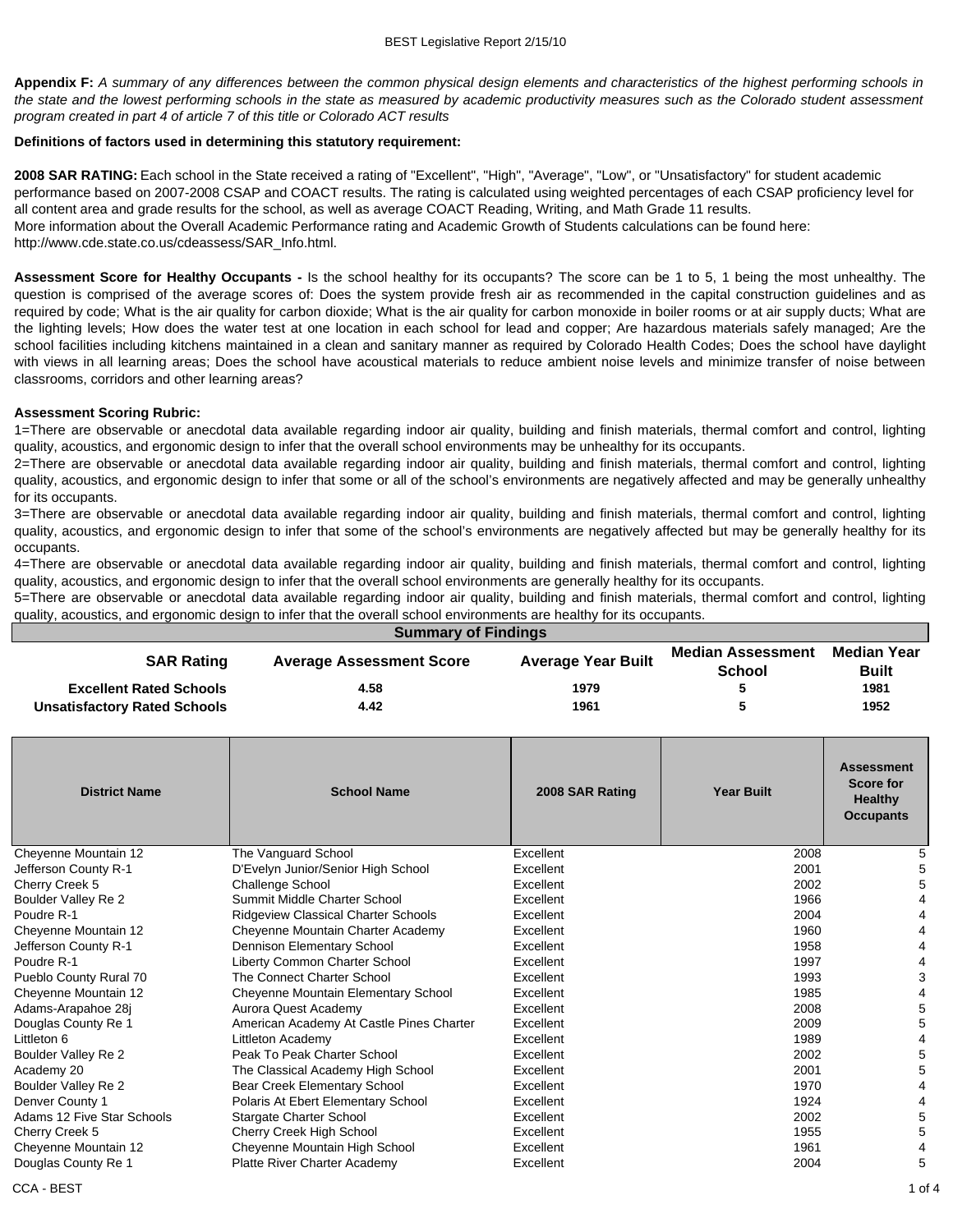| Denver County 1                                          | Denver School Of The Arts                                           | Excellent              | 2003         | 5              |
|----------------------------------------------------------|---------------------------------------------------------------------|------------------------|--------------|----------------|
| Plateau Re-5                                             | Peetz Junior-Senior High School                                     | Excellent              | 1945         | $\overline{4}$ |
| Hinsdale County Re 1                                     | Lake City Community School                                          | Excellent              | 1986         | 4              |
| Poudre R-1                                               | <b>Traut Core Elementary School</b>                                 | Excellent              | 1998         | 5              |
| Boulder Valley Re 2                                      | Jamestown Elementary School                                         | Excellent              | 1954         | 5              |
| Plainview Re-2                                           | Plainview Junior-Senior High School                                 | Excellent              | 1962         | 5              |
| Colorado Springs 11                                      | Chipeta Elementary School                                           | Excellent              | 1987         | 4              |
| Douglas County Re 1                                      | Northridge Elementary School                                        | Excellent              | 1982         | 5              |
| <b>Boulder Valley Re 2</b><br><b>Boulder Valley Re 2</b> | High Peaks Elementary School<br>Southern Hills Middle School        | Excellent<br>Excellent | 1963<br>1963 | 5<br>4         |
| Jefferson County R-1                                     | <b>Bradford Intermediate School</b>                                 | Excellent              | 1994         | 5              |
| Jefferson County R-1                                     | Excel Academy Charter School                                        | Excellent              | 2004         | 5              |
| Poudre R-1                                               | Livermore Elementary School                                         | Excellent              | 1953         | 4              |
| Cherry Creek 5                                           | Cherry Hills Village Elementary School                              | Excellent              | 1983         | $\mathbf 5$    |
| Lewis-Palmer 38                                          | Monument Charter Academy                                            | Excellent              | 2008         | $\mathbf 5$    |
| Clear Creek Re-1                                         | King-Murphy Elementary School                                       | Excellent              | 1982         | 5              |
| Academy 20                                               | Air Academy High School                                             | Excellent              | 1959         | $\overline{4}$ |
| Jefferson County R-1                                     | <b>Manning Options School</b>                                       | Excellent              | 1958         | 5              |
| Denver County 1                                          | Slavens K-8 School                                                  | Excellent              | 1956         | 4              |
| Adams 12 Five Star Schools                               | <b>Hulstrom Elementary School</b>                                   | Excellent              | 1965         | 5              |
| Denver County 1                                          | <b>Bromwell Elementary School</b>                                   | Excellent              | 1975         | 4              |
| Boulder Valley Re 2                                      | Douglass Elementary School                                          | Excellent              | 1952         | $\overline{4}$ |
| Boulder Valley Re 2                                      | Nevin Platt Middle School                                           | Excellent              | 1958         | 3              |
| Denver County 1                                          | <b>Steck Elementary School</b>                                      | Excellent              | 1930         | 5              |
| Boulder Valley Re 2                                      | Eldorado K-8 Elementary School                                      | Excellent              | 2000         | 5              |
| St Vrain Valley Re 1j                                    | Altona Middle School                                                | Excellent<br>Excellent | 2005<br>2000 | 5              |
| Douglas County Re 1<br>Cherry Creek 5                    | Core Knowledge Charter School<br>Cottonwood Creek Elementary School | Excellent              | 1976         | 4<br>5         |
| Cherry Creek 5                                           | <b>Greenwood Elementary School</b>                                  | Excellent              | 1958         | 5              |
| Littleton 6                                              | Lois Lenski Elementary School                                       | Excellent              | 1979         | 4              |
| Cherry Creek 5                                           | Coyote Hills Elementary School                                      | Excellent              | 2006         | 5              |
| Boulder Valley Re 2                                      | Horizons K-8 School                                                 | Excellent              | 1959         | 4              |
| Boulder Valley Re 2                                      | Fairview High School                                                | Excellent              | 1971         | 4              |
| Harrison 2                                               | James Irwin Charter High School                                     | Excellent              | 1992         | $\overline{4}$ |
| Littleton 6                                              | <b>Wilder Elementary School</b>                                     | Excellent              | 1974         | 5              |
| Jefferson County R-1                                     | Bear Creek K-8 School                                               | Excellent              | 2007         | 5              |
| Cherry Creek 5                                           | <b>Cherry Creek Charter Academy</b>                                 | Excellent              | 1968         | $\overline{4}$ |
| Jefferson County R-1                                     | Bergen Valley Intermediate School                                   | Excellent              | 1997         | 5              |
| Cherry Creek 5                                           | Campus Middle School                                                | Excellent              | 1971         | 4              |
| Douglas County Re 1                                      | Pine Grove Elementary School                                        | Excellent              | 1995         | $\overline{4}$ |
| Pueblo City 60                                           | Goodnight Elementary School                                         | Excellent              | 1955         | 5              |
| St Vrain Valley Re 1j                                    | Niwot High School                                                   | Excellent              | 1977         | 4              |
| Summit Re-1                                              | Summit Cove Elementary School                                       | Excellent              | 1996         | 5              |
| Poudre R-1                                               | Zach Elementary School                                              | Excellent              | 2002<br>1959 | 5<br>4         |
| Colorado Springs 11<br>Poudre R-1                        | <b>Howbert Elementary School</b><br>Kinard Junior High School       | Excellent<br>Excellent | 2006         | 5              |
| Jefferson County R-1                                     | Normandy Elementary School                                          | Excellent              | 1970         | 5              |
| Academy 20                                               | Academy International Elementary School                             | Excellent              | 1998         | 5              |
| Cherry Creek 5                                           | West Middle School                                                  | Excellent              | 1966         | 5              |
| Cherry Creek 5                                           | Homestead Elementary School                                         | Excellent              | 1977         | 5              |
| Cherry Creek 5                                           | <b>Belleview Elementary School</b>                                  | Excellent              | 1954         | 5              |
| Englewood 1                                              | Englewood Leadership Academy                                        | Excellent              | 1951         | 4              |
| Douglas County Re 1                                      | Stone Mountain Elementary                                           | Excellent              | 2008         | 4              |
| Jefferson County R-1                                     | <b>Ralston Elementary School</b>                                    | Excellent              | 1955         | 5              |
| Cherry Creek 5                                           | <b>Willow Creek Elementary School</b>                               | Excellent              | 1977         | 5              |
| Eads Re-1                                                | Eads Elementary School                                              | Excellent              | 1938         | 5              |
| Aspen 1                                                  | Aspen High School                                                   | Excellent              | 2002         | 5              |
| Aspen 1                                                  | Aspen Community Charter School                                      | Excellent              | 1970         | 4              |
| <b>Charter School Institute</b>                          | <b>Stone Creek Elementary</b>                                       | Excellent              | 2005         | 5              |
| Jefferson County R-1                                     | Conifer Senior High School                                          | Excellent              | 1960         | 5              |
| Gunnison Watershed Re1j                                  | Marble Charter School                                               | Excellent              | 1910         | 4              |
| Boulder Valley Re 2                                      | <b>Foothill Elementary School</b>                                   | Excellent<br>Excellent | 1949         | 5              |
| Jefferson County R-1<br>Poudre R-1                       | Ralston Valley Senior High School<br>Dunn Elementary School         | Excellent              | 2001<br>1949 | 5<br>5         |
| Boulder Valley Re 2                                      | <b>Superior Elementary School</b>                                   | Excellent              | 1996         | 4              |
| Telluride R-1                                            | Telluride High School                                               | Excellent              | 1996         | 4              |
| Poudre R-1                                               | Werner Elementary School                                            | Excellent              | 1987         | 5              |
| Lewis-Palmer 38                                          | Creekside Middle School                                             | Excellent              | 2001         | 5              |
| Boulder Valley Re 2                                      | Mesa Elementary School                                              | Excellent              | 1966         | 4              |
| Jefferson County R-1                                     | Parmalee Elementary School                                          | Excellent              | 1963         | 5              |
| Jefferson County R-1                                     | <b>Bradford Primary School</b>                                      | Excellent              | 1990         | 4              |
| Boulder Valley Re 2                                      | Monarch High School                                                 | Excellent              | 1998         | 5              |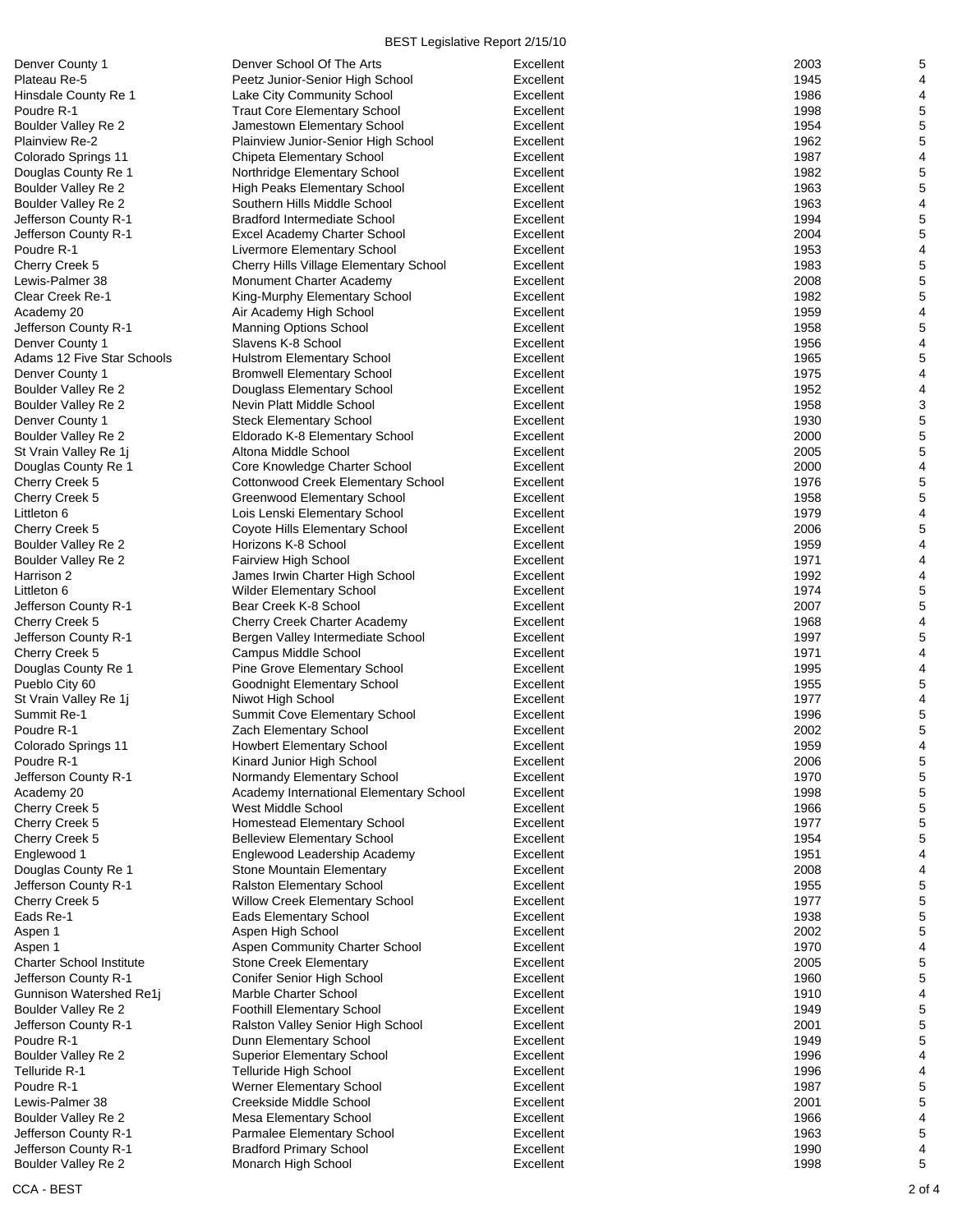| Colorado Springs 11<br>Douglas County Re 1<br>Jefferson County R-1<br>Cheyenne Mountain 12<br>Colorado Springs 11<br>Jefferson County R-1<br>Eagle County Re 50<br>Douglas County Re 1<br>Douglas County Re 1<br>Denver County 1<br>Cherry Creek 5<br>Kim Reorganized 88<br>Academy 20<br>Jefferson County R-1<br>Jefferson County R-1<br>Boulder Valley Re 2<br>Steamboat Springs Re-2<br>Poudre R-1<br>Lewis-Palmer 38<br>Boulder Valley Re 2<br>Walsh Re-1 |
|---------------------------------------------------------------------------------------------------------------------------------------------------------------------------------------------------------------------------------------------------------------------------------------------------------------------------------------------------------------------------------------------------------------------------------------------------------------|
|                                                                                                                                                                                                                                                                                                                                                                                                                                                               |
|                                                                                                                                                                                                                                                                                                                                                                                                                                                               |
|                                                                                                                                                                                                                                                                                                                                                                                                                                                               |
|                                                                                                                                                                                                                                                                                                                                                                                                                                                               |
|                                                                                                                                                                                                                                                                                                                                                                                                                                                               |
|                                                                                                                                                                                                                                                                                                                                                                                                                                                               |
|                                                                                                                                                                                                                                                                                                                                                                                                                                                               |
|                                                                                                                                                                                                                                                                                                                                                                                                                                                               |
|                                                                                                                                                                                                                                                                                                                                                                                                                                                               |
|                                                                                                                                                                                                                                                                                                                                                                                                                                                               |
|                                                                                                                                                                                                                                                                                                                                                                                                                                                               |
|                                                                                                                                                                                                                                                                                                                                                                                                                                                               |
|                                                                                                                                                                                                                                                                                                                                                                                                                                                               |
|                                                                                                                                                                                                                                                                                                                                                                                                                                                               |
|                                                                                                                                                                                                                                                                                                                                                                                                                                                               |
|                                                                                                                                                                                                                                                                                                                                                                                                                                                               |
|                                                                                                                                                                                                                                                                                                                                                                                                                                                               |
|                                                                                                                                                                                                                                                                                                                                                                                                                                                               |
|                                                                                                                                                                                                                                                                                                                                                                                                                                                               |
|                                                                                                                                                                                                                                                                                                                                                                                                                                                               |
|                                                                                                                                                                                                                                                                                                                                                                                                                                                               |
|                                                                                                                                                                                                                                                                                                                                                                                                                                                               |
| Littleton 6                                                                                                                                                                                                                                                                                                                                                                                                                                                   |
| Jefferson County R-1                                                                                                                                                                                                                                                                                                                                                                                                                                          |
| Jefferson County R-1                                                                                                                                                                                                                                                                                                                                                                                                                                          |
| St Vrain Valley Re 1j                                                                                                                                                                                                                                                                                                                                                                                                                                         |
| Delta County 50(J)                                                                                                                                                                                                                                                                                                                                                                                                                                            |
| Cherry Creek 5                                                                                                                                                                                                                                                                                                                                                                                                                                                |
| Windsor Re-4                                                                                                                                                                                                                                                                                                                                                                                                                                                  |
| Thompson R-2j                                                                                                                                                                                                                                                                                                                                                                                                                                                 |
| Cheyenne Mountain 12                                                                                                                                                                                                                                                                                                                                                                                                                                          |
| Jefferson County R-1                                                                                                                                                                                                                                                                                                                                                                                                                                          |
| Colorado Springs 11                                                                                                                                                                                                                                                                                                                                                                                                                                           |
| Jefferson County R-1                                                                                                                                                                                                                                                                                                                                                                                                                                          |
| Douglas County Re 1                                                                                                                                                                                                                                                                                                                                                                                                                                           |
| <b>Charter School Institute</b>                                                                                                                                                                                                                                                                                                                                                                                                                               |
| Gunnison Watershed Re1j                                                                                                                                                                                                                                                                                                                                                                                                                                       |
| Jefferson County R-1                                                                                                                                                                                                                                                                                                                                                                                                                                          |
| Lewis-Palmer 38                                                                                                                                                                                                                                                                                                                                                                                                                                               |
| St Vrain Valley Re 1j                                                                                                                                                                                                                                                                                                                                                                                                                                         |
| Lewis-Palmer 38                                                                                                                                                                                                                                                                                                                                                                                                                                               |
|                                                                                                                                                                                                                                                                                                                                                                                                                                                               |
| Aspen 1                                                                                                                                                                                                                                                                                                                                                                                                                                                       |
| Lewis-Palmer 38                                                                                                                                                                                                                                                                                                                                                                                                                                               |
| Steamboat Springs Re-2                                                                                                                                                                                                                                                                                                                                                                                                                                        |
|                                                                                                                                                                                                                                                                                                                                                                                                                                                               |
| Greeley 6                                                                                                                                                                                                                                                                                                                                                                                                                                                     |
| Boulder Valley Re 2                                                                                                                                                                                                                                                                                                                                                                                                                                           |
| Academy 20                                                                                                                                                                                                                                                                                                                                                                                                                                                    |
| Jefferson County R-1                                                                                                                                                                                                                                                                                                                                                                                                                                          |
| Cheyenne Mountain 12                                                                                                                                                                                                                                                                                                                                                                                                                                          |
| Jefferson County R-1                                                                                                                                                                                                                                                                                                                                                                                                                                          |
| St Vrain Valley Re 1j                                                                                                                                                                                                                                                                                                                                                                                                                                         |
| Jefferson County R-1                                                                                                                                                                                                                                                                                                                                                                                                                                          |
| Edison 54 Jt                                                                                                                                                                                                                                                                                                                                                                                                                                                  |
|                                                                                                                                                                                                                                                                                                                                                                                                                                                               |
| Douglas County Re 1                                                                                                                                                                                                                                                                                                                                                                                                                                           |
| Jefferson County R-1                                                                                                                                                                                                                                                                                                                                                                                                                                          |
| Academy 20                                                                                                                                                                                                                                                                                                                                                                                                                                                    |
| Pueblo County Rural 70                                                                                                                                                                                                                                                                                                                                                                                                                                        |
| St Vrain Valley Re 1j                                                                                                                                                                                                                                                                                                                                                                                                                                         |
| Westminster 50                                                                                                                                                                                                                                                                                                                                                                                                                                                |
| Boulder Valley Re 2                                                                                                                                                                                                                                                                                                                                                                                                                                           |
| Littleton 6                                                                                                                                                                                                                                                                                                                                                                                                                                                   |
| Douglas County Re 1                                                                                                                                                                                                                                                                                                                                                                                                                                           |
|                                                                                                                                                                                                                                                                                                                                                                                                                                                               |
| Steamboat Springs Re-2<br>Summit Re-1                                                                                                                                                                                                                                                                                                                                                                                                                         |
| Cheyenne Mountain 12                                                                                                                                                                                                                                                                                                                                                                                                                                          |
| Boulder Valley Re 2                                                                                                                                                                                                                                                                                                                                                                                                                                           |
| Douglas County Re 1                                                                                                                                                                                                                                                                                                                                                                                                                                           |
| Academy 20                                                                                                                                                                                                                                                                                                                                                                                                                                                    |
| Academy 20                                                                                                                                                                                                                                                                                                                                                                                                                                                    |
| Poudre R-1                                                                                                                                                                                                                                                                                                                                                                                                                                                    |
| Denver County 1                                                                                                                                                                                                                                                                                                                                                                                                                                               |
| Littleton 6<br>St Vrain Valley Re 1 <mark>j</mark>                                                                                                                                                                                                                                                                                                                                                                                                            |

| Colorado Springs 11             | <b>Stratton Elementary School</b>                      | Excellent | 1953 | 4                       |
|---------------------------------|--------------------------------------------------------|-----------|------|-------------------------|
| Douglas County Re 1             | Bear Canyon Elementary School                          | Excellent | 1990 | 4                       |
| Jefferson County R-1            | Evergreen High School                                  | Excellent | 1954 | 5                       |
| Cheyenne Mountain 12            | Gold Camp Elementary School                            | Excellent | 1997 | $\overline{\mathbf{4}}$ |
| Colorado Springs 11             | <b>Scott Elementary School</b>                         | Excellent | 1998 | 5                       |
| Jefferson County R-1            | <b>Shaffer Elementary School</b>                       | Excellent | 1998 | 5                       |
| Eagle County Re 50              | Eagle County Charter Academy                           | Excellent | 1999 | 4                       |
| Douglas County Re 1             | Rock Canyon High School                                | Excellent | 2004 | 4                       |
| Douglas County Re 1             | Rocky Heights Middle School                            | Excellent | 2003 | 5                       |
| Denver County 1                 | Denver School Of Science And Technology                | Excellent | 2004 | $\mathbf 5$             |
| Cherry Creek 5                  | Dry Creek Elementary School                            | Excellent | 1972 | 5                       |
| Kim Reorganized 88              | Kim Undivided High School                              | Excellent | 1939 | 5                       |
| Academy 20                      | <b>Rampart High School</b>                             | Excellent | 1982 | $\mathbf 5$             |
| Jefferson County R-1            | <b>Red Rocks Elementary School</b>                     | Excellent | 1955 | 5                       |
| Jefferson County R-1            | Wilmot Elementary School                               | Excellent | 1963 | 5                       |
| Boulder Valley Re 2             | <b>Boulder High School</b>                             | Excellent | 1937 | $\overline{\mathbf{4}}$ |
| Steamboat Springs Re-2          | Steamboat Springs Middle School                        | Excellent | 1981 | 5                       |
| Poudre R-1                      | Stove Prairie Elementary School                        | Excellent | 1896 | 5                       |
| Lewis-Palmer 38                 | Lewis-Palmer Elementary School                         | Excellent | 1973 | $\overline{\mathbf{4}}$ |
| Boulder Valley Re 2             | Louisville Middle School                               | Excellent | 1939 | 5                       |
|                                 |                                                        | Excellent | 1956 | 5                       |
| Walsh Re-1                      | Walsh Elementary School                                |           |      | 4                       |
| Littleton 6                     | Arapahoe High School                                   | Excellent | 1964 |                         |
| Jefferson County R-1            | Evergreen Middle School                                | Excellent | 1969 | 5                       |
| Jefferson County R-1            | Jefferson Charter Academy Senior High School           | Excellent | 1999 | $\overline{\mathbf{4}}$ |
| St Vrain Valley Re 1j           | Lyons Middle/Senior High School                        | Excellent | 1974 | 4                       |
| Delta County 50(J)              | Delta Academy Of Applied Learning                      | Excellent | 1920 | 4                       |
| Cherry Creek 5                  | Indian Ridge Elementary School                         | Excellent | 1985 | $\mathbf 5$             |
| Windsor Re-4                    | Windsor Charter Academy                                | Excellent | 2001 | $\,$ 5 $\,$             |
| Thompson R-2i                   | <b>Berthoud Elementary School</b>                      | Excellent | 1963 | 4                       |
| Cheyenne Mountain 12            | <b>Broadmoor Elementary School</b>                     | Excellent | 1955 | 4                       |
| Jefferson County R-1            | Coal Creek Canyon K-8 Elementary School                | Excellent | 1963 | 5                       |
| Colorado Springs 11             | Holmes Middle School                                   | Excellent | 1996 | 4                       |
| Jefferson County R-1            | Marshdale Elementary School                            | Excellent | 1980 | $\overline{\mathbf{4}}$ |
| Douglas County Re 1             | <b>Timber Trail Elementary School</b>                  | Excellent | 2003 | 4                       |
| <b>Charter School Institute</b> | Colorado Springs Charter Academy                       | Excellent | 1966 | 4                       |
| Gunnison Watershed Re1j         | <b>Crested Butte Community School</b>                  | Excellent | 1997 | $\overline{\mathbf{4}}$ |
| Jefferson County R-1            | Devinny Elementary School                              | Excellent | 1964 | 5                       |
| Lewis-Palmer 38                 | Lewis-Palmer Middle School                             | Excellent | 1995 | $\mathbf 5$             |
| St Vrain Valley Re 1j           | <b>Flagstaff Charter Academy</b>                       | Excellent | 1996 | 5                       |
| Lewis-Palmer 38                 | Lewis-Palmer High School                               | Excellent | 1979 | 4                       |
| Aspen 1                         | Aspen Middle School                                    | Excellent | 2007 | 5                       |
| Lewis-Palmer 38                 | <b>Prairie Winds Elementary School</b>                 | Excellent | 2001 | 5                       |
| Steamboat Springs Re-2          | <b>Strawberry Park Elementary School</b>               | Excellent | 1981 | 5                       |
| Greeley 6                       | Frontier Charter Academy                               | Excellent | 1976 | 4                       |
| Boulder Valley Re 2             | <b>Community Montessori School</b>                     | Excellent | 1960 | 5                       |
| Academy 20                      | <b>Explorer Elementary School</b>                      | Excellent | 1989 | 5                       |
| Jefferson County R-1            | West Woods Elementary School                           | Excellent | 1996 | 5                       |
| Cheyenne Mountain 12            | Cheyenne Mountain Junior High School                   | Excellent | 1968 | 4                       |
| Jefferson County R-1            | Deer Creek Middle School                               | Excellent | 1980 | 4                       |
| St Vrain Valley Re 1j           | Niwot Elementary School                                | Excellent | 1966 | 4                       |
| Jefferson County R-1            | Rocky Mountain Academy Of Evergreen                    | Excellent | 2007 | 5                       |
| Edison 54 Jt                    | <b>Edison Elementary School</b>                        | Excellent | 2008 | 5                       |
| Douglas County Re 1             | Mountain Vista High School                             | Excellent | 2001 | 5                       |
| Jefferson County R-1            | Kyffin Elementary School                               | Excellent | 1972 | 5                       |
| Academy 20                      | Pine Creek High School                                 | Excellent | 1998 | 4                       |
| Pueblo County Rural 70          | Pueblo Technical Academy                               | Excellent | 1959 | 4                       |
| St Vrain Valley Re 1j           | Twin Peaks Charter Academy                             | Excellent | 1992 | 5                       |
| Westminster 50                  | Crown Pointe Charter Academy                           | Excellent | 1975 | 4                       |
| Boulder Valley Re 2             | Heatherwood Elementary School                          | Excellent | 1970 | 4                       |
| Littleton 6                     | Littleton Prep Charter School                          | Excellent | 1976 | $\,$ 5 $\,$             |
| Douglas County Re 1             | Mountain Ridge Middle School                           | Excellent | 2003 | 5                       |
| Steamboat Springs Re-2          | Steamboat Springs High School                          | Excellent | 1965 | 5                       |
| Summit Re-1                     | <b>Upper Blue Elementary School</b>                    | Excellent | 1996 | $\,$ 5 $\,$             |
| Cheyenne Mountain 12            | Canon Elementary School                                | Excellent | 1953 | 5                       |
| Boulder Valley Re 2             | Coal Creek Elementary School                           | Excellent | 1984 | 4                       |
| Douglas County Re 1             | <b>Summit View Elementary School</b>                   | Excellent | 1992 | 5                       |
| Academy 20                      | Antelope Trails Elementary School                      | Excellent | 1992 | 5                       |
| Academy 20                      | Discovery Canyon Campus School                         | Excellent | 2005 | 5                       |
| Poudre R-1                      | Fossil Ridge High School                               | Excellent | 2005 | 5                       |
| Denver County 1                 | Cory Elementary School                                 | Excellent | 1951 | 4                       |
| Littleton 6                     |                                                        | Excellent | 1981 |                         |
|                                 | John Wesley Powell Middle School<br>Mead Middle School | Excellent | 1970 | 4<br>4                  |
| St Vrain Valley Re 1j           |                                                        |           |      |                         |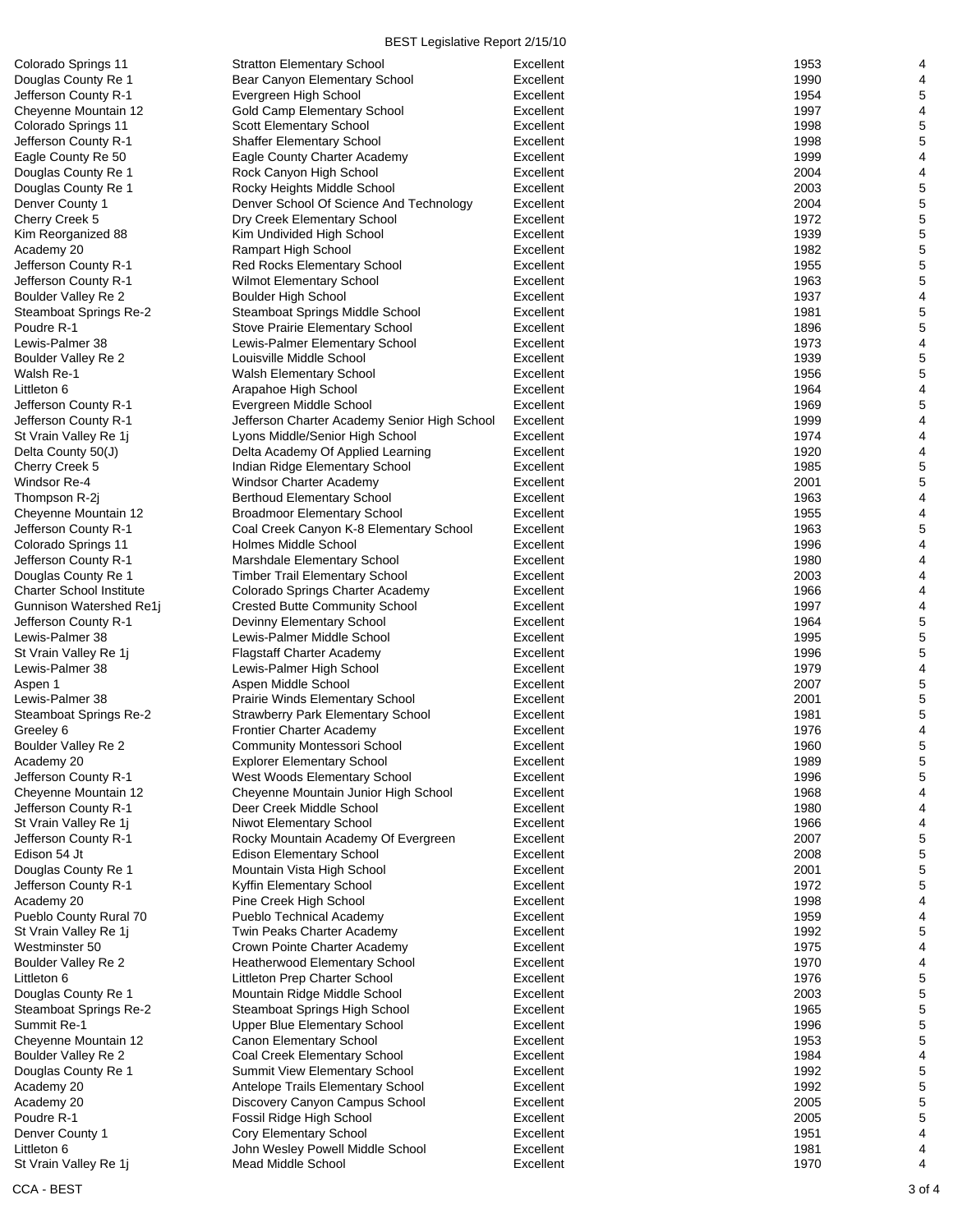| Norwood R-2i          | Norwood Elementary School                   | Excellent      | 1999   | 5  |
|-----------------------|---------------------------------------------|----------------|--------|----|
| Douglas County Re 1   | Trailblazer Elementary School               | Excellent      | 1997   | 5  |
| Cherry Creek 5        | Fox Hollow Elementary School                | Excellent      | 2001   | 5  |
| Jefferson County R-1  | Ken Caryl Middle School                     | Excellent      | 1970   | 5  |
| Greeley 6             | Mcauliffe Elementary School                 | Excellent      | 2007   | 4  |
| Ridgway R-2           | Ridgway High School                         | Excellent      | 2006   | 5  |
| Academy 20            | Woodmen-Roberts Elementary School           | Excellent      | 1990   | 5  |
| Roaring Fork Re-1     | Carbondale Community Charter School         | Excellent      | 1998   | 4  |
| Jefferson County R-1  | Lakewood High School                        | Excellent      | 1957   | 5  |
| Boulder Valley Re 2   | Louisville Elementary School                | Excellent      | 1964   | 4  |
| Academy 20            | Academy Endeavour Elementary School         | Excellent      | 1998   | 5  |
| Edison 54 Jt          | Edison Junior-Senior High School            | Excellent      | 1922   | 5  |
| Douglas County Re 1   | Fox Creek Elementary School                 | Excellent      | 1995   | 5  |
| Lewis-Palmer 38       | Ray E Kilmer Elementary School              | Excellent      | 1988   | 4  |
| Academy 20            | Mountain View Elementary School             | Excellent      | 2004   | 5  |
| Academy 20            | Eagleview Middle School                     | Excellent      | 1986   | 5  |
| Littleton 6           | Heritage High School                        | Excellent      | 1972   | 4  |
| Boulder Valley Re 2   | Monarch K-8 School                          | Excellent      | 1997   | 5  |
| Denver County 1       | Southmoor Elementary School                 | Excellent      | 1974   | 4  |
| Jefferson County R-1  | West Jefferson Middle School                | Excellent      | 1974   | 5  |
| Douglas County Re 1   | <b>Acres Green Elementary School</b>        | Excellent      | 1976   | 4  |
| Academy 20            | Challenger Middle School                    | Excellent      | 1965   | 5  |
| Poudre R-1            | <b>Bennett Elementary School</b>            | Excellent      | 2002   | 5  |
| St Vrain Valley Re 1j | Eagle Crest Elementary School               | Excellent      | 1999   | 5  |
| Prairie Re-11         | Prairie Junior-Senior High School           | Excellent      | 1964   | 3  |
| Douglas County Re 1   | Redstone Elementary School                  | Excellent      | 2005   | 4  |
| Colorado Springs 11   | Steele Elementary School                    | Excellent      | 1953   | 5  |
| Jefferson County R-1  | <b>Chatfield High School</b>                | Excellent      | 1986   | 5  |
|                       |                                             |                |        |    |
| Denver County 1       | <b>Barrett Elementary School</b>            | Unsatisfactory | 1960   | 5  |
| Vilas Re-5            | Hope Online Learning Academy Co-Op          | Unsatisfactory | na     | na |
| Denver County 1       | Mitchell Elementary School                  | Unsatisfactory | 1997   | 5  |
| Denver County 1       | Challenges, Choices & Images Charter School | Unsatisfactory | closed | na |
| Denver County 1       | Gilpin K-8 School                           | Unsatisfactory | 1951   | 5  |
| Poudre R-1            | Peak Alternative Program                    | Unsatisfactory | na     | na |
| Denver County 1       | <b>Hallett Elementary School</b>            | Unsatisfactory | 1951   | 4  |
| Adams-Arapahoe 28j    | New America School                          | Unsatisfactory | 1953   | 3  |
| Delta County 50(J)    | Delta County Opportunity School             | Unsatisfactory | 1920   | 5  |
| Westminster 50        | Hidden Lake High School                     | Unsatisfactory | 1951   | 4  |
| Montezuma-Cortez Re-1 | Mesa Verde Academy                          | Unsatisfactory | 2002   | na |
|                       |                                             |                |        |    |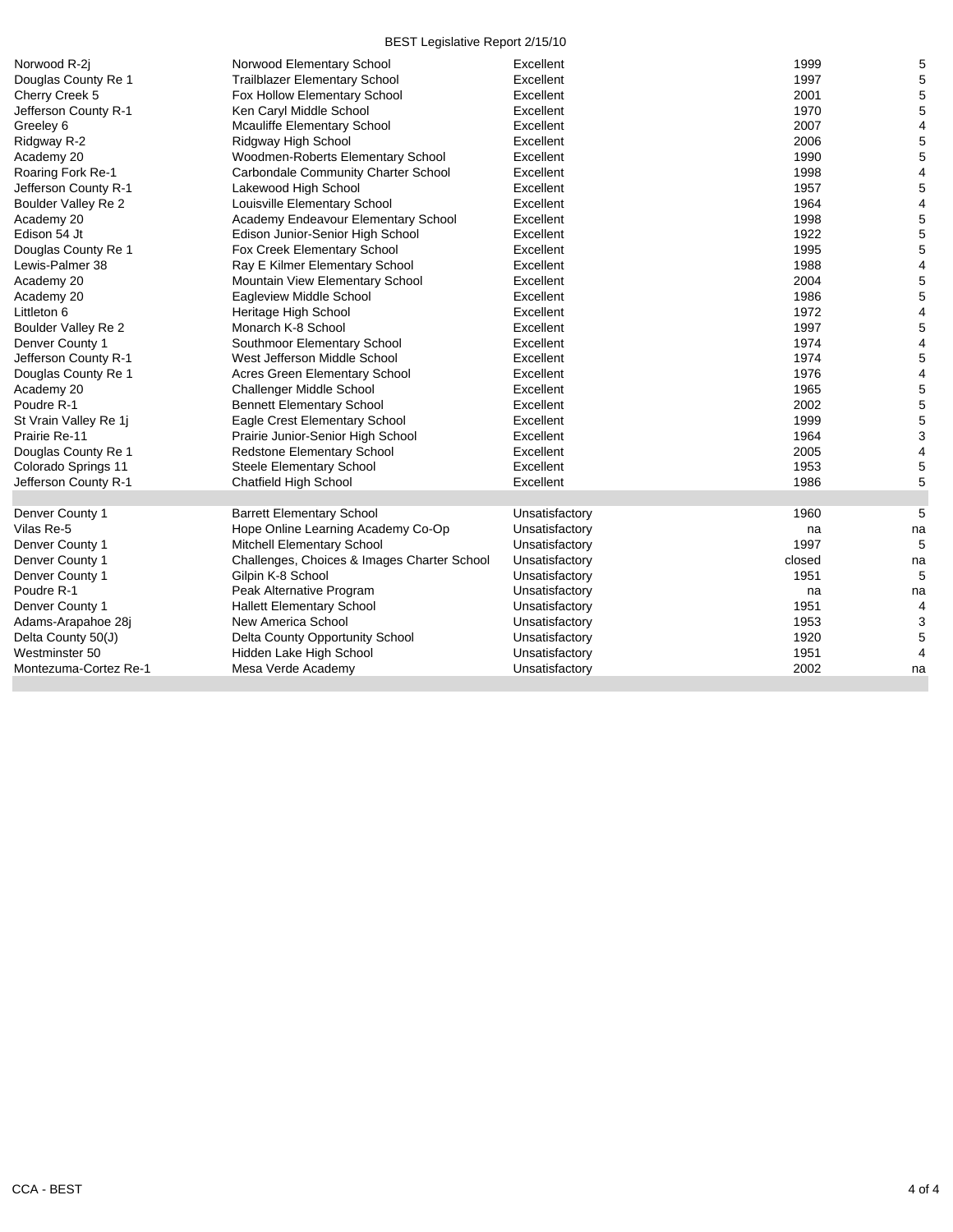Appendix G: A list of the financial assistance applications for public school facility capital construction that were denied financial assistance during the prior fiscal year that includes for each project:

*o A brief project description*

*o A statement of the amount and type of financial assistance requested for the project*

*o A statement indicating whether or not the board recommended a financial assistance award for the project*

*o A summary of the reasons why the board or the state board denied financial assistance for the project*

|                |                                            |                                                                | <b>Total Request &amp;</b> |                         |                            |                                                              |
|----------------|--------------------------------------------|----------------------------------------------------------------|----------------------------|-------------------------|----------------------------|--------------------------------------------------------------|
|                |                                            |                                                                | Matching                   |                         | <b>District Matching</b>   |                                                              |
| County         | <b>District</b>                            | <b>Project Description</b>                                     | Contribution               | <b>Requested Amount</b> | Contribution               | <b>Notes</b>                                                 |
| ADAMS          | <b>BRIGHTON 27J</b>                        | Vikan Middle School - HVAC Upgrades                            | 697,950.00                 | 628,155.00 \$           | 69,795.00                  | *For all BEST FY0809 non-awarded projects, please see below. |
| ADAMS          | <b>BRIGHTON 27J</b>                        | Overland Trail-PA System                                       | 82,500.00                  | 74,250.00 \$            | 8,250.00                   |                                                              |
| ADAMS          | <b>BRIGHTON 27J</b>                        | Overland Trail - Security System                               | 40,700.00<br>Ś.            | 36,630.00 \$            | 4,070.00                   |                                                              |
| ADAMS          | <b>BRIGHTON 27J</b>                        | Vikan Middle School - Upgrades to the existing security system | 46,200.00<br>Ś             | 41,580.00 \$            | 4,620.00                   |                                                              |
| ADAMS          | <b>BRIGHTON 27J</b>                        | Transportation Building Water Line Extension                   | 802,755.00                 | 722,479.50 \$           | 80,275.50                  |                                                              |
| ADAMS          | <b>MAPLETON 1</b>                          | Skyview Campus Roof Replacement                                | 1,833,176.00<br>\$         | 971,583.28 \$<br>Ŝ.     | 861,592.72                 |                                                              |
| ADAMS          | MAPLETON 1                                 | Roof Restoration                                               | 532,046.00                 | 281,984.38 \$           | 250,061.62                 |                                                              |
| ADAMS          | <b>MAPLETON 1</b>                          | Roof Restoration                                               | 423,144.00<br>Ŝ.           | 224,266.32 \$<br>Ŝ      | 198,877.68                 |                                                              |
| ARAPAHOE       | ADAMS-ARAPAHOE 28-J                        | <b>ES Roof Repair</b>                                          | 715,000.00                 | 521,950.00 \$           | 193,050.00                 |                                                              |
| ARAPAHOE       | ADAMS-ARAPAHOE 28-J                        | East Middle School Energy Improvements & Deferred Maintenance  | Ś.<br>1,760,000.00         | 1,284,800.00 \$         | 475,200.00                 |                                                              |
| ARAPAHOE       | ADAMS-ARAPAHOE 28-J                        | ES Window and Door Replacement                                 | 550,000.00                 | 401,500.00              | 148,500.00                 |                                                              |
| <b>BACA</b>    | CAMPO RE-6                                 | New Cafeteria and Kitchen                                      | 789,330.00                 | 244,692.30 \$           | 544,637.70                 |                                                              |
| <b>BOULDER</b> | SUMMIT MIDDLE CHARTER SCHOOL               | MS Gym Addition                                                | 2,096,935.00<br>Ś.         | 335,509.60 \$           | 1,761,425.40               |                                                              |
| DELTA          | DELTA 50(J)                                | Cedaredge Elementary School - Historic Renovation and Addition | \$10,480,400.00            | 8,069,908.00 \$<br>.S   | 2,410,492.00               |                                                              |
| EAGLE          | <b>EAGLE RE 50</b>                         | Eagle Valley MS Grease Trap & Related Plumbing                 | Ŝ.<br>28,325.00            | 8,497.50 \$<br>Ŝ.       | 19,827.50                  |                                                              |
| EAGLE          | EAGLE RE 50                                | ES 2 Classroom Addition                                        | 758,880.00                 | 227,664.00 \$           | 531,216.00                 |                                                              |
| EAGLE          | EAGLE RE 50                                | <b>ES Exterior EIFS Repairs</b>                                | ς.<br>208,824.00           | 62,647.20 \$            | 146,176.80                 |                                                              |
| EL PASO        | CALHAN RJ-1                                | Districtwide Indoor Air Quality/HVAC Replacement               | ς.<br>3,221,746.00         | 1,804,177.76 \$<br>Ŝ.   | 1,417,568.24               |                                                              |
| EL PASO        | Colorado School for the Deaf and the Blind | Renovation of K-12 Classroom Building for Deal                 | \$11,242,893.00            | 11,242,893.00 \$<br>S.  |                            |                                                              |
| EL PASO        | <b>HARRISON 2</b>                          | New Intercom System                                            | 88,880.00<br>$\zeta$       | 71,104.00 \$            | 17,776.00                  |                                                              |
| EL PASO        | JAMES IRWIN CHARTER MIDDLE SCHOOL          | <b>RTU Replacements</b>                                        | Ś.<br>350,226.00           | 157,601.70 \$<br>Š.     | 192,624.30                 |                                                              |
| EL PASO        | JAMES IRWIN CHARTER MIDDLE SCHOOL          | New Roof                                                       | 566,500.00                 | 254,925.00 \$           | 311,575.00                 |                                                              |
| <b>EL PASO</b> | LEWIS-PALMER 38                            | <b>ES Boiler Replacement</b>                                   | $\zeta$<br>77,242.00       | 36,303.74 \$            | 40.938.26                  |                                                              |
| EL PASO        | LEWIS-PALMER 38                            | <b>ES Partial Roof Replacement</b>                             | 103,939.00                 | 48,851.33 \$            | 55,087.67                  |                                                              |
| EL PASO        | MIAMI-YODER 60 JT                          | New Jr/Sr HS Phase II                                          | \$12,174,010.00            | 12,174,010.00 \$<br>S.  |                            |                                                              |
| EL PASO        | PEYTON 23 JT                               | Water Pipe Replacement                                         | 44,000.00                  | 24,640.00 \$            | 19,360.00                  |                                                              |
| EL PASO        | THE CLASSICAL ACADEMY CHARTER              | <b>TCA New East ES Campus</b>                                  | \$12,924,161.00            |                         | 646,208.05 \$12,277,952.95 |                                                              |
| ELBERT         | ELBERT 200                                 | Partial Roof Replacement                                       | 724,900.00                 | Ŝ.<br>652,410.00 \$     | 72.490.00                  |                                                              |
| ELBERT         | KIOWA C-2                                  | New Phone System                                               | Ŝ.<br>44,930.00            | 17,522.70 \$<br>Ŝ.      | 27,407.30                  |                                                              |
| GARFIELD       | GARFIELD 16                                | Partial Re-Roof                                                | 313,293.00<br>Ŝ.           | 134,715.99 \$<br>S.     | 178,577.01                 |                                                              |
| GARFIELD       | GARFIELD 16                                | Fire Alarm Replacement                                         | Ś<br>49,132.00             | 21,126.76 \$<br>Š.      | 28,005.24                  |                                                              |
| GARFIELD       | GARFIELD 16                                | Technology Equipment for New MS                                | 279,704.00                 | 120,272.72 \$           | 159,431.28                 |                                                              |
| GRAND          | INDIAN PEAKS CHARTER SCHOOL                | Indian Peaks Charter School Various Renovations                | 422,756.00                 | 367,797.72 \$           | 54,958.28                  |                                                              |
| KIOWA          | PLAINVIEW RE-2                             | New Roof and Upgrades                                          | 944,650.00                 | 680,148.00 \$           | 264,502.00                 |                                                              |
| LA PLATA       | <b>DURANGO 9-R</b>                         | Building Renovation of Unoccupied Building for Alternative HS  | 484,669.00                 | 126,013.94 \$<br>Ŝ.     | 358,655.06                 |                                                              |
| LAKE           | LAKE R-1                                   | <b>HS Partial Roof Replacement</b>                             | 591,232.00                 | 443,424.00 \$<br>Ŝ.     | 147,808.00                 |                                                              |
| LAKE           | LAKE R-1                                   | Multi-School School and Classroom Communication Systems        | 47,142.00                  | 26,870.94 \$            | 20,271.06                  |                                                              |
| LAS ANIMAS     | <b>HOEHNE 3</b>                            | Hoehne School - Overframing and Roof                           | 80,482.00                  | 44,265.10 \$<br>Ŝ.      | 36,216.90                  |                                                              |
| LAS ANIMAS     | <b>HOEHNE 3</b>                            | Waste Water Treatment Plant to Replace Septic                  | 880,000.00<br>Ŝ.           | 484,000.00 \$           | 396,000.00                 |                                                              |
| LAS ANIMAS     | <b>HOEHNE 3</b>                            | Hoehne School Window Replacement                               | 71,960.00<br>Ŝ.            | 39,578.00 \$            | 32,382.00                  |                                                              |
| LAS ANIMAS     | <b>TRINIDAD 1</b>                          | HS Gym Bleachers (Structural Safety Concern)                   | 56,100.00                  | 32,538.00 \$<br>Ŝ.      | 23,562.00                  |                                                              |
| MONTEZUMA      | <b>MANCOS RE-6</b>                         | MS Indoor Air Quality/Mech. Upgrades                           | 488,958.00                 | 229,810.26 \$           | 259,147.74                 |                                                              |
| MONTROSE       | <b>MONTROSE RE-1J</b>                      | <b>ES HVAC Upgrade</b>                                         | 153,247.00                 | 85,818.32 \$            | 67,428.68                  |                                                              |
| MONTROSE       | <b>MONTROSE RE-1J</b>                      | ES Roof Replacement                                            | 192,500.00                 | 107,800.00 \$           | 84,700.00                  |                                                              |
| MONTROSE       | <b>MONTROSE RE-1J</b>                      | MS Roof Replacement                                            | 192,500.00<br>Ŝ.           | 107,800.00 \$<br>S      | 84,700.00                  |                                                              |
| MONTROSE       | <b>MONTROSE RE-1J</b>                      | <b>ES Fencing</b>                                              | 19,800.00                  | 11,088.00 \$<br>.S      | 8,712.00                   |                                                              |
| MONTROSE       | <b>MONTROSE RE-1J</b>                      | Districtwide Security Cameras                                  | 100,023.00<br>Ŝ.           | 56,012.88 \$            | 44,010.12                  |                                                              |
| MONTROSE       | <b>WEST END RE-2</b>                       | JR/SH Asbestos Floor Tile Abatement                            | Ŝ.<br>79,223.00            | 44,364.88 \$<br>Ŝ.      | 34,858.12                  |                                                              |
| OTERO          | <b>EAST OTERO R-1</b>                      | High School Gymnasium/Pool HVAC roof top units                 | Ŝ.<br>196,900.00           | 165,396.00 \$           | 31,504.00                  |                                                              |
| <b>OTERO</b>   | <b>EAST OTERO R-1</b>                      | <b>HS Partial Roof Replacement</b>                             | 194,040.00<br>$\zeta$      | 162,993.60 \$<br>S.     | 31,046.40                  |                                                              |
| OTERO          | <b>EAST OTERO R-1</b>                      | Intermediate School Roof Replacement                           | 77,097.00                  | 64,761.48 \$<br>S.      | 12,335.52                  |                                                              |
| OTERO          | <b>EAST OTERO R-1</b>                      | Preschool Roof Replacement                                     | 79,695.00                  | 66,943.80 \$            | 12,751.20                  |                                                              |
| OTERO          | <b>EAST OTERO R-1</b>                      | Middle School Flashing Restoration                             | ς.<br>16.170.00 \$         | 13,582.80 \$            | 2,587.20                   |                                                              |
| OTERO          | <b>EAST OTERO R-1</b>                      | Fire Alarm Replacement at Various Schools                      | 585,200.00 \$<br>$\zeta$   | 491,568.00 \$           | 93.632.00                  |                                                              |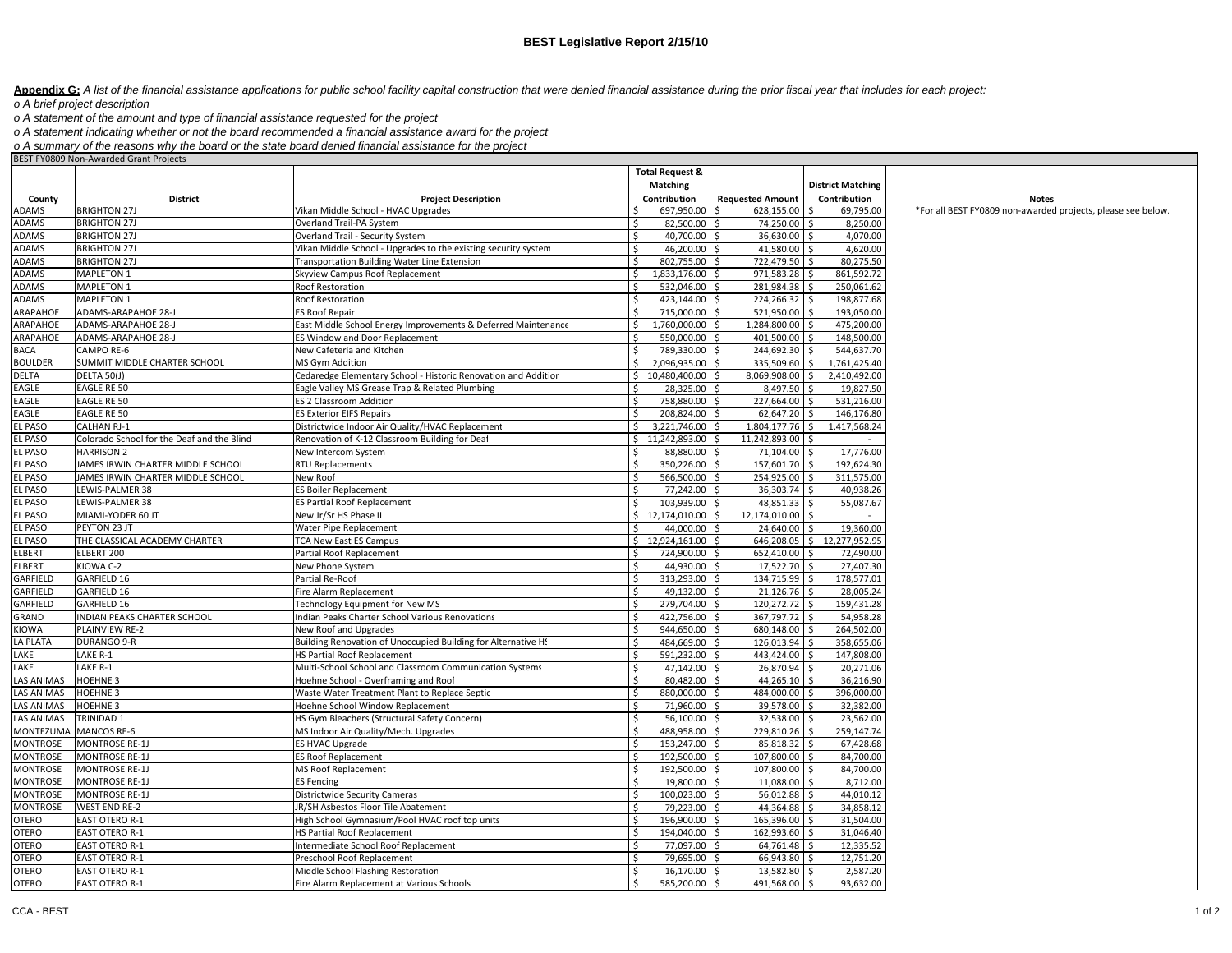|                |                            |                                               | <b>Total Request &amp;</b> |                         |                                |              |
|----------------|----------------------------|-----------------------------------------------|----------------------------|-------------------------|--------------------------------|--------------|
|                |                            |                                               | <b>Matching</b>            |                         | <b>District Matching</b>       |              |
| County         | <b>District</b>            | <b>Project Description</b>                    | Contribution               | <b>Requested Amount</b> | Contribution                   | <b>Notes</b> |
| <b>OTERO</b>   | SWINK 33                   | ES 6 Classroom Addition to Replace 2 Modulars | 1,679,965.00               | 1,511,968.50            | 167,996.50                     |              |
| <b>PROWERS</b> | <b>GRANADA RE-1</b>        | Supplemental HVAC Control Project             | 433,184.00                 | 306,261.09              | 126,922.91                     |              |
|                | RIO GRANDE MONTE VISTA C-8 | Domestic Hot Water Line Replacement           | 46,551.00                  | 36,775.29               | 9,775.71                       |              |
|                | RIO GRANDE MONTE VISTA C-8 | <b>ES Windows</b>                             | 146,808.00                 | 115.978.32              | 30,829.68                      |              |
| <b>WELD</b>    | FT. LUPTON RE-8            | MS Gym Ceiling Replacement and HVAC Upgrade   | 307,013.00                 | 150,436.37              | 156,576.63                     |              |
|                |                            | <b>TOTALS:</b>                                | 72,619,586.00 \$           |                         | 47,518,855.12 \$ 25,100,730.88 |              |

\*The Assistance Board promulgated in Rule 1 CCR 303-3, Section 6.2.1 that for FY2008-09 priority consideration would be provided to: Previous Applicants that received awards in the previous program and that require supplem projects that have matching funds not contingent on future elections and for which the Division has worked with the Applicant on project planning prior to submission of the Application. None of the above projects fell into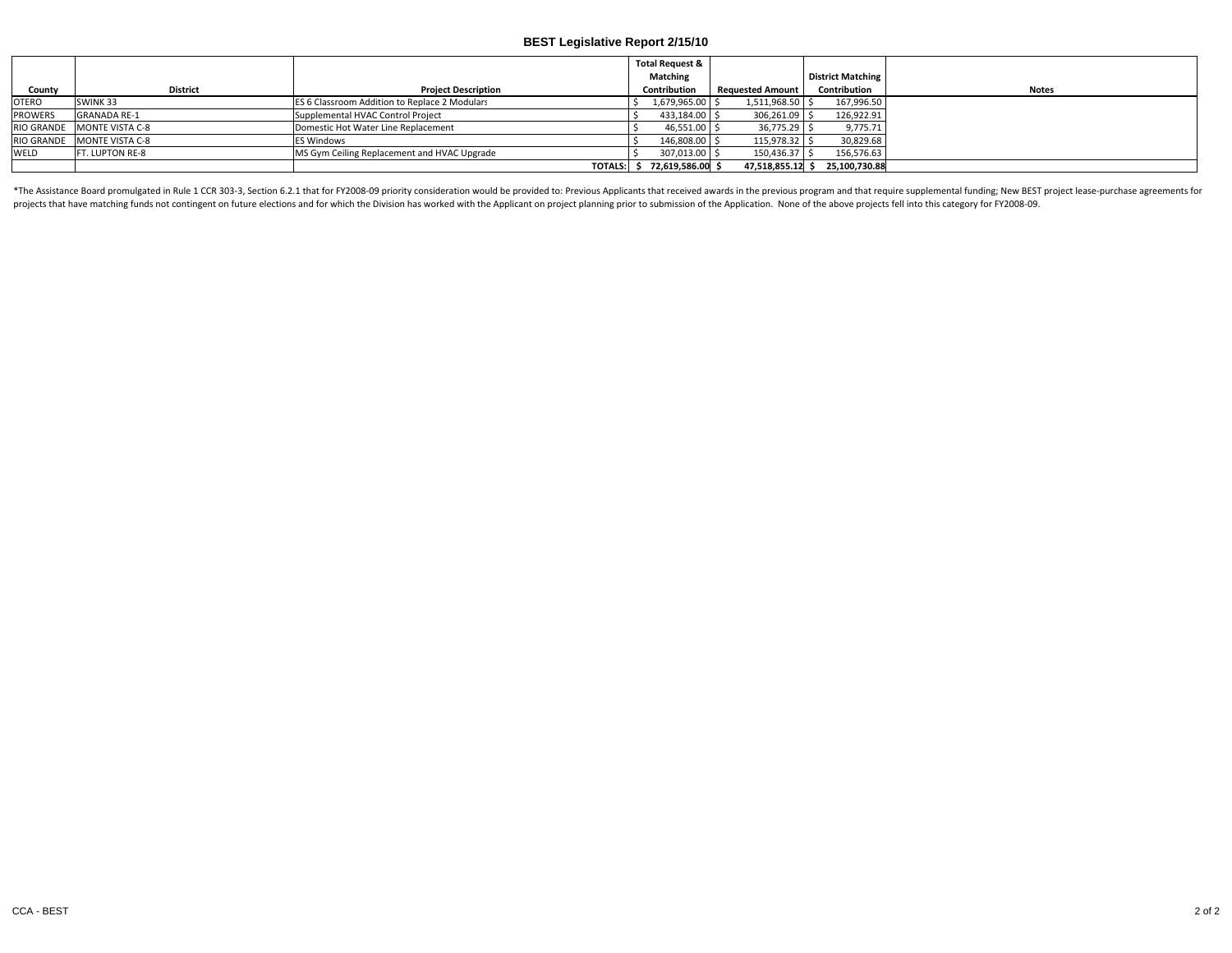#### **APPENDIX H:** The division and the board timeline from program inception to end of year 2009

#### *Program report from program inception (July 22, 2008) to (December 31, 2009)*

#### **Transition from the Capital Construction Grant Program to the BEST Grant Program**

- **The staff had several tasks to accomplish before the first BEST Capital Construction Assistance Board (Assistance Board) meeting**. Staff developed and released an application where applicants applied for a Full-Day Kindergarten (FDK) Facility Capital Construction Grant, which was established by the General Assembly in the School Finance Act. The staff held workshops in Grand Junction, Haxtun and Jefferson County to inform prospective applicants about the program. The applications were due on July 1, 2008 at which time the staff performed a detailed review of the applications and prepared a summary book for the Assistance Board to review at the first meeting.
- Additionally, it was necessary for the staff to **close down the prior capital construction grant program funding sources and work with CDE's accounting department to transfer over the encumbered and unencumbered funds to the BEST grant program.** The staff performed several reconciliations and audits to ensure that the encumbered funds for the previous grant programs projects were balanced and each funding source for the BEST program was properly established.
- **The staff assembled job announcements and sought applicants for Full-Day Kindergarten Facility Capital Construction FTE, BEST FTE, and a BEST Director**. Staff hired one FTE to administer the Full-Day Kindergarten Facility program, one FTE as a BEST technical assistance member, and accepted and summarized applications for the Directors position. The Directors position could not be filled until the Assistance Board had been established and their input and recommendation had been given to the Commissioner of Education.
- **During this time, staff had been charged with performing a facility assessment on selected districts throughout the State through SB07-041**. The staff had been prepared to open this RFP on the Colorado bids system at the time HB08-1335 passed thus halting the process. **BEST changed the scope of this assessment and the staff began to model the exhibits and adjust the RFP to meet the new statutory requirements.** Staff attended several meetings with various assessment and facility management firms between January and July 2008. The knowledge and input obtained from these firms allowed the staff to visualize what an ideal assessment planning tool is. This aided in the development of a solid RFP for the Statewide Facility Assessment.
- **The staff was in the process of preparing the "Public School's Construction Priorities" for SB07- 041 at the time BEST was enacted. Staff took this document and transformed it into the "Public School's Construction Guidelines", based on HB08-1335 criteria**. The intent of this document is that potential applicants will utilize this tool in the project planning process. The staff set an ambitious goal of having the Guidelines completed and ready to present at the Assistance Boards first meeting. This was done to additionally expedite the assessment RFP process.
- **Staff accepted applications for the State Board's three appointments to the Assistance Board and prepared a packet for the State Board to review and select from.**
- **The staff also prepared a new member packet for the incoming Assistance Board** which outlined the Assistance Board's charge; a proposed timeline for program implementation, a narrative describing each program the Division manages, a copy of the BEST ACT, the FDK excerpt from the School Finance Act, the construction guidelines and a summary book for Full-Day Kindergarten Facility Capital Construction grant applications. The book was developed with the intent that the Assistance Board would be able to prepare for the first meeting in advance thus starting with minimal hesitation.

#### **Capital Construction Assistance Board**

 **On May 22, 2008 HB08-1335 was signed by the Governor and on July 22, 2008 the final Assistance Board members were appointed to the Assistance Board, marking the beginning of the BEST Grant Program. Two weeks after the final appointments were completed, the Assistance Board met for their first meeting.** The Assistance Board members were greeted with the packet the Division prepared for them, along with an agenda item to make recommendations for a Division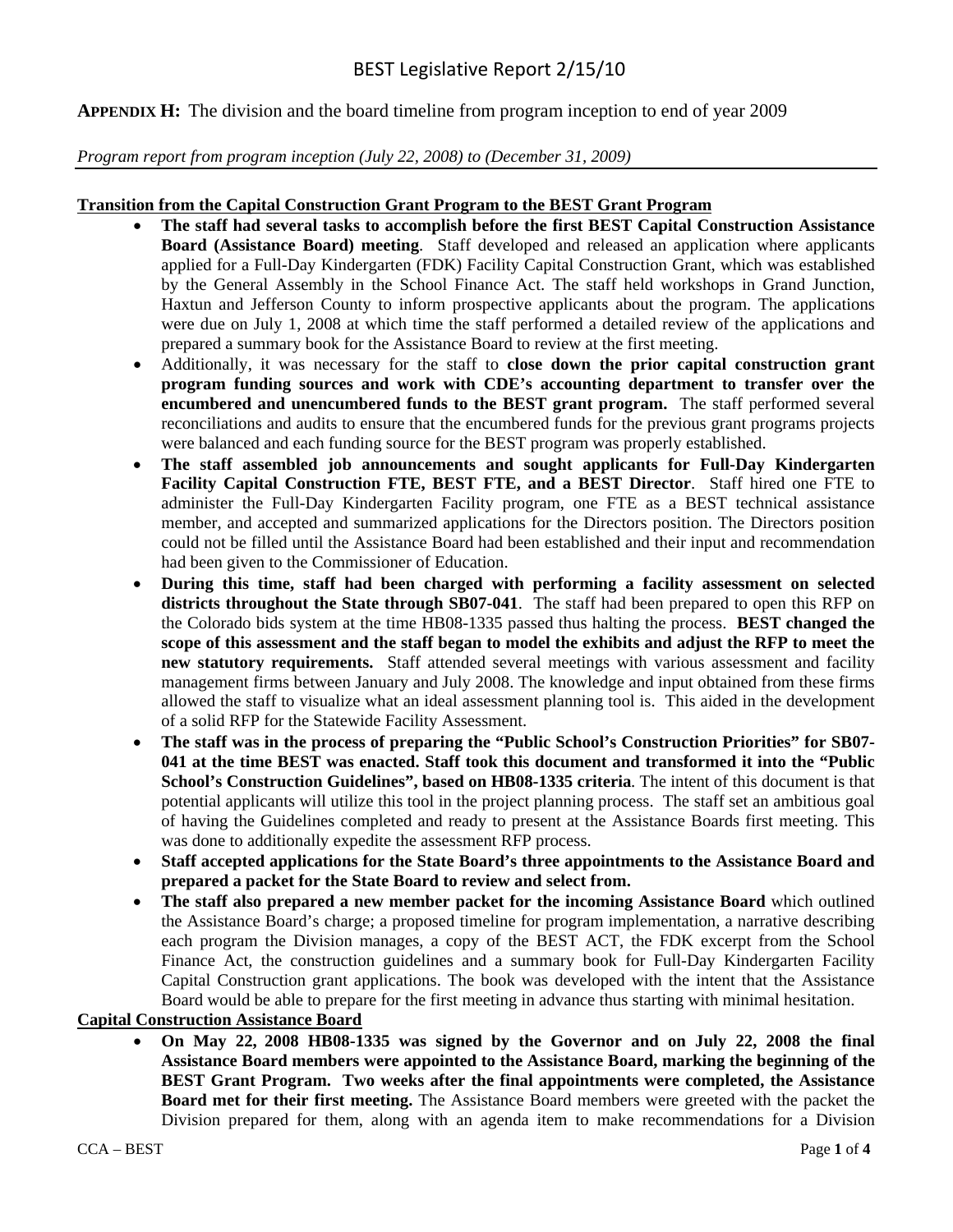Director. It was determined at that meeting that the Assistance Board, made up entirely of volunteers, would meet every week until all imminent tasks had been addressed.

- **The Assistance Board met weekly August through September 2008 and monthly thereafter for a total of twenty four meetings to date.** The Assistance Board, determined to begin the program in a responsible manner, set their initial priorities to be: establishment of rules, create timelines, and build processes for the program.
- **The Assistance Board, with the support of the Division, developed several important documents.** The documents were: Assistance Board policies and procedures, conflict of interest rules, full-day kindergarten program administration, application and oversight rules, the public schools construction guidelines rules, and BEST grant program administration, application and oversight rules.
- **The Assistance Board has held annual public hearings for comment on the Full-Day Kindergarten, Construction Guidelines Rules, and BEST Grant Program Rules.**
- **To promote the BEST grant program, various Assistance Board members have volunteered additional time to speak at conferences** like the Colorado Association of School Boards conference and the League of Charter Schools annual conference and other seminars.
- **In fall 2008, The Assistance Board was prepared to hold a meeting where recommendations would have been made to the State Board of Education to award from the Full-Day Kindergarten Facility Capital Construction Fund, when the Governor requested these funds be frozen until a later date.** It is important to note that early on, the Assistance Board made the decision to spend their efforts on this program before addressing the BEST grant program. The applications had been submitted in July, 2008, and decisions needed to be made on those projects before opening up BEST projects. Upon hearing that the funds were put on hold, the Assistance Board immediately shifted their focus to BEST.
- **The Assistance Board made the decision to hold two BEST funding cycles in FY08-09.** The first set of applications was due January 23, 2009. The Assistance Board recommended eleven projects for award by the State Board of Education, three of which would be funded under the BEST Lease-Purchase Grant. The BEST Cash Grants were awarded, and given notice to proceed, in March 2009. The BEST Lease-Purchase Project's COP financing closed in August and the three new school projects were allowed to begin. This Lease-Purchase deal was the largest school financing deal in the country for FY08-09.
- **The second set of applications was due on June 5, 2009 at which time The Assistance Board recommended 55 projects for award through the Assistance Fund with project costs totaling over 203 million.** The State Board awarded these projects in August and of those projects, twelve qualified for the BEST Lease-Purchase program. The Lease-Purchase projects for this grant cycle are slated to begin following the COP financing close in March 2010.

#### **The Division of Public School Capital Construction Assistance**

- **Upon the appointment of the Director, in mid August 2008, the newly formed Division was able to define the Division's mission, begin establishing roles and responsibilities, formulate a plan to build a technical assistance program, build a website within CDE, continue the RFP process for the statewide assessment, and integrate the existing program's awarded and ongoing projects.** The Division also initiated the task of creating rules, documents, spreadsheets and presentations for the Assistance Board.
- **To aid in the creation of the Division's technical assistance program, that would assist potential applicants with financial aid from the BEST program**, the Division has had numerous meetings with architects, engineers, facilities planners and managers, the Governors Energy Office (GEO), the State Architects Office, The Department of Local Affairs and others in order to layout a thorough process for providing technical assistance to applicants in the form of project identification, vendor selection, design and budget strategies and to assist with the application and award process.
- **The Division has prepared several pieces of draft literature and made numerous site visits across the State to start advocating for the technical assistance component of the program.** Since the start of BEST the Division has made site visits to several School Districts, Charter Schools, BOCES, and the Colorado School for the Deaf and Blind. Division staff has also spoken at several events to advocate and educate the public on the BEST Grant program.
- **The Division constructed a website within the CDE network** and combined with a Capital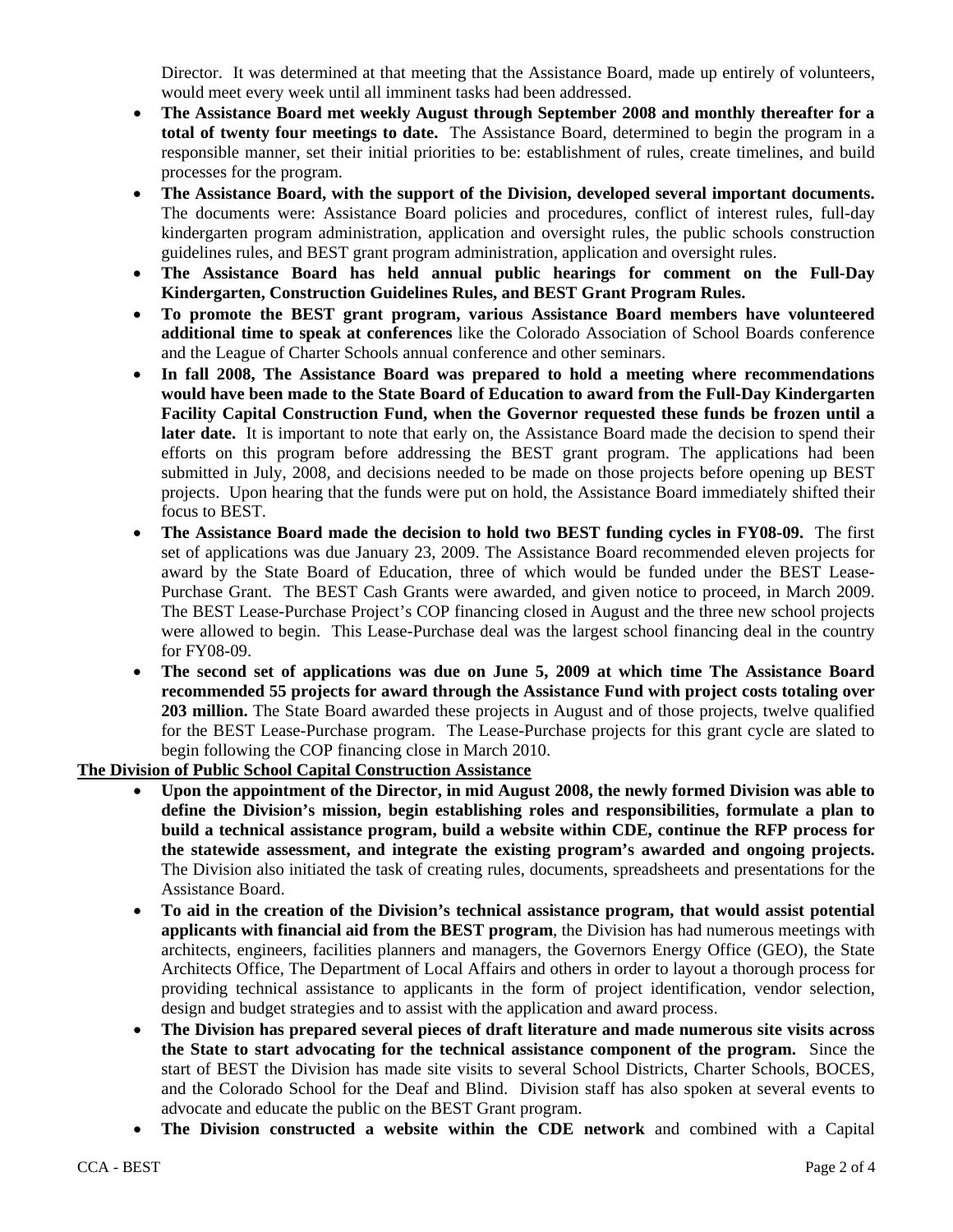Construction listserv the Division keeps the public up-to-date with the various BEST grant programs. The staff worked diligently to build a website that would be navigationally friendly and provide information on all the programs administered under BEST. The website provides information regarding the Assistance Board, and other relevant information pertaining to school construction and facility management. The Division website is updated regularly and is continually improved to ensure ease of use by all its end-users.

- **The staff has devoted time to developing rules, spreadsheets, documents and reports for the Division to use with potential BEST participants.** These ranged from spreadsheets that compiled figures to determine the appropriate calculation for establishing matching percentages for applicants, to compiling ranking criteria for project evaluation. Documents were created to assist with vendor selection, master plan requirements, RFP requirements, literature on the BEST Lease-Purchase and High Performance Certification Programs, CO-CHPS, and other items to help ease the process for BEST participants. The staff additionally put timelines together, presentations for workshops and conferences, literature for different phases of projects, and forms for applicants to use when requesting funds from the Division. The staff also had the initial task of writing the rules for the construction guidelines, the Full-Day Kindergarten rules, and the BEST rules. The staff was in charge of filing these rules with the Attorney Generals office, the Secretary of State's office and the Department of Local Affairs.
- **The staff worked with The State Purchasing Office, to develop the Request for Proposals (RFP) and helped lead the process for the statewide facility assessment.** The RFP was focused on attracting a field of qualified consultants with experience assessing large public education facility portfolios. The RFP specified total consulting costs not to exceed a maximum price of 12 million dollars. Of the appropriated funds for this project, \$300,000 has been set aside by the staff as a contingency for potential field change orders. The RFP was posted on the Colorado Bids system on September 17, 2008. Four firms submitted proposals that were due by Tuesday, October 21, 2008. The proposals were reviewed by the selection committee which was comprised of the Director of the Division, two Capital Construction Assistance Board Members, a CDE IT specialist, and one State appointed member from the State Architect's Office. The Committee held three all-day sessions to evaluate the proposals and in the end, Parsons Commercial Technology Group inc. was selected. Parsons scope included numerous tasks in addition to the mandatory items, and was under the project budget by \$620,000. Parsons proposal was selected in accordance with Colorado law and State Procurement Rules pursuant to the State's issuance of a RFP. The Contract between the Colorado Department of Education and Parsons was drafted by CDE's procurement staff in conjunction with Division staff, and sent to Parsons for execution on January 15, 2008. Currently, Parsons completed the field work for data collection and beginning their final quality control measures before producing a draft final report for CDE.
- **Division staff has worked hand in hand with Parsons throughout the assessment by holding weekly update meetings, performing site audits and working with Parsons to continually modify and enhance the summary reports and software applications that will make up the Colorado school facility database.**
- **The Director of the Division has also spoken at several conferences and has developed workshops to relay information on the BEST grant program**. The workshops have been held at the Western Slope Superintendents conference, CSPMA, CASBO, CASB, Southern Superintendents conference and the League of Charter Schools annual meeting, CEFPI and other events.

#### **Ongoing Prior Program Management**

- **The prior capital construction grant program offered a grant cycle every year for funding new projects. Because many of these grants were multi-year projects, continued oversight and funding reimbursements are still occurring today.** The Division continues to receive multiple requests a week for funding reimbursements, questions on the project, or site visit requests to these prior program projects. The Division additionally has helped several of these prior program projects, who structured their original project into a phase project, and developed a plan for a new BEST grant application.
- **The Division is required to complete a detailed State Auditors report twice a year for State Education Fund expenditures for the prior grant program.** This occurs at the end of the fiscal year and at the end of the calendar year. Both have been completed and the Division remains in compliance with the State Auditors requirements.